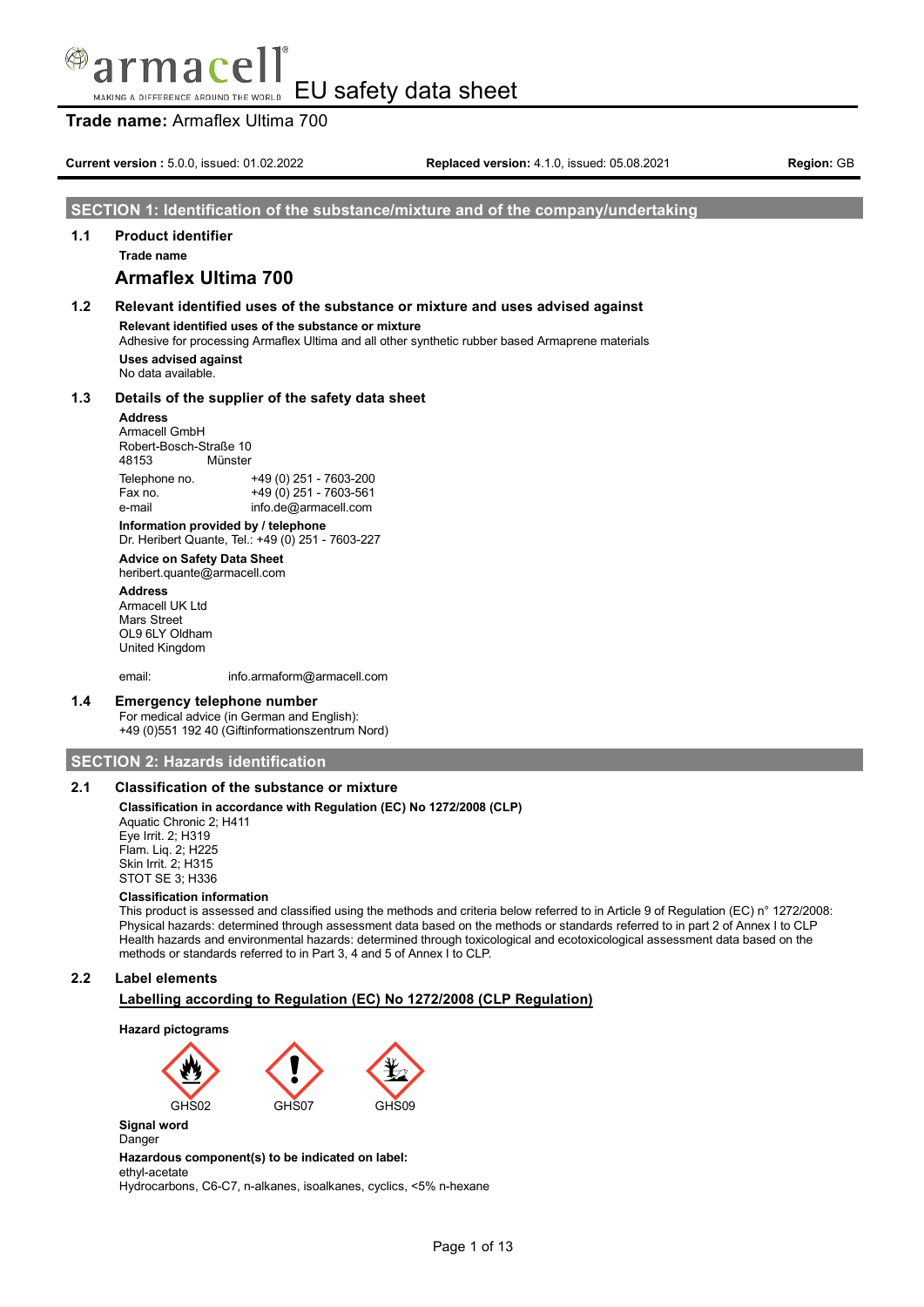

# **Trade name:** Armaflex Ultima 700

**Current version :** 5.0.0, issued: 01.02.2022 **Replaced version:** 4.1.0, issued: 05.08.2021 **Region:** GB

| Hazard statement(s)<br>H <sub>225</sub><br>H315<br>H319<br>H336<br>H411 | Highly flammable liquid and vapour.<br>Causes skin irritation.<br>Causes serious eye irritation.<br>May cause drowsiness or dizziness.<br>Toxic to aquatic life with long lasting effects. |
|-------------------------------------------------------------------------|--------------------------------------------------------------------------------------------------------------------------------------------------------------------------------------------|
| Hazard statements (EU)<br>EUH208                                        |                                                                                                                                                                                            |
|                                                                         | Contains Colophony. May produce an allergic reaction.                                                                                                                                      |
| <b>Precautionary statement(s)</b>                                       |                                                                                                                                                                                            |
| P <sub>210</sub>                                                        | Keep away from heat, hot surfaces, sparks, open flames and other ignition sources. No smoking.                                                                                             |
| P <sub>261</sub>                                                        | Avoid breathing dust/fume/gas/mist/vapours/spray.                                                                                                                                          |
| P <sub>280</sub>                                                        | Wear protective gloves/protective clothing/eye protection/face protection.                                                                                                                 |
| P304+P340                                                               | IF INHALED: Remove person to fresh air and keep comfortable for breathing.                                                                                                                 |
| P305+P351+P338                                                          | IF IN EYES: Rinse cautiously with water for several minutes. Remove contact lenses, if present and<br>easy to do. Continue rinsing.                                                        |
| P403+P233                                                               | Store in a well-ventilated place. Keep container tightly closed.                                                                                                                           |
| <b>Other hazards</b>                                                    |                                                                                                                                                                                            |

Vapours can form an explosive mixture with air.

PBT assessment No data available. vPvB assessment No data available.

# **SECTION 3: Composition/information on ingredients**

### **3.1 Substances**

Not applicable. The product is not a substance.

### **3.2 Mixtures**

**2.3 Other hazards**

| $\frac{9}{6}$<br>wt%<br>50.00<br>25.00<br>$wt\%$ |
|--------------------------------------------------|
|                                                  |
|                                                  |
|                                                  |
|                                                  |
|                                                  |
|                                                  |
|                                                  |
|                                                  |
|                                                  |
|                                                  |
|                                                  |
|                                                  |
|                                                  |
|                                                  |
| 25.00 wt%                                        |
|                                                  |
|                                                  |
|                                                  |
|                                                  |
| 10.00<br>wt%                                     |
|                                                  |
|                                                  |
|                                                  |
|                                                  |
|                                                  |
| wt%                                              |
|                                                  |
|                                                  |
|                                                  |
|                                                  |
| wt%                                              |
|                                                  |
|                                                  |
|                                                  |
|                                                  |

Full Text for all H-phrases and EUH-phrases: pls. see section 16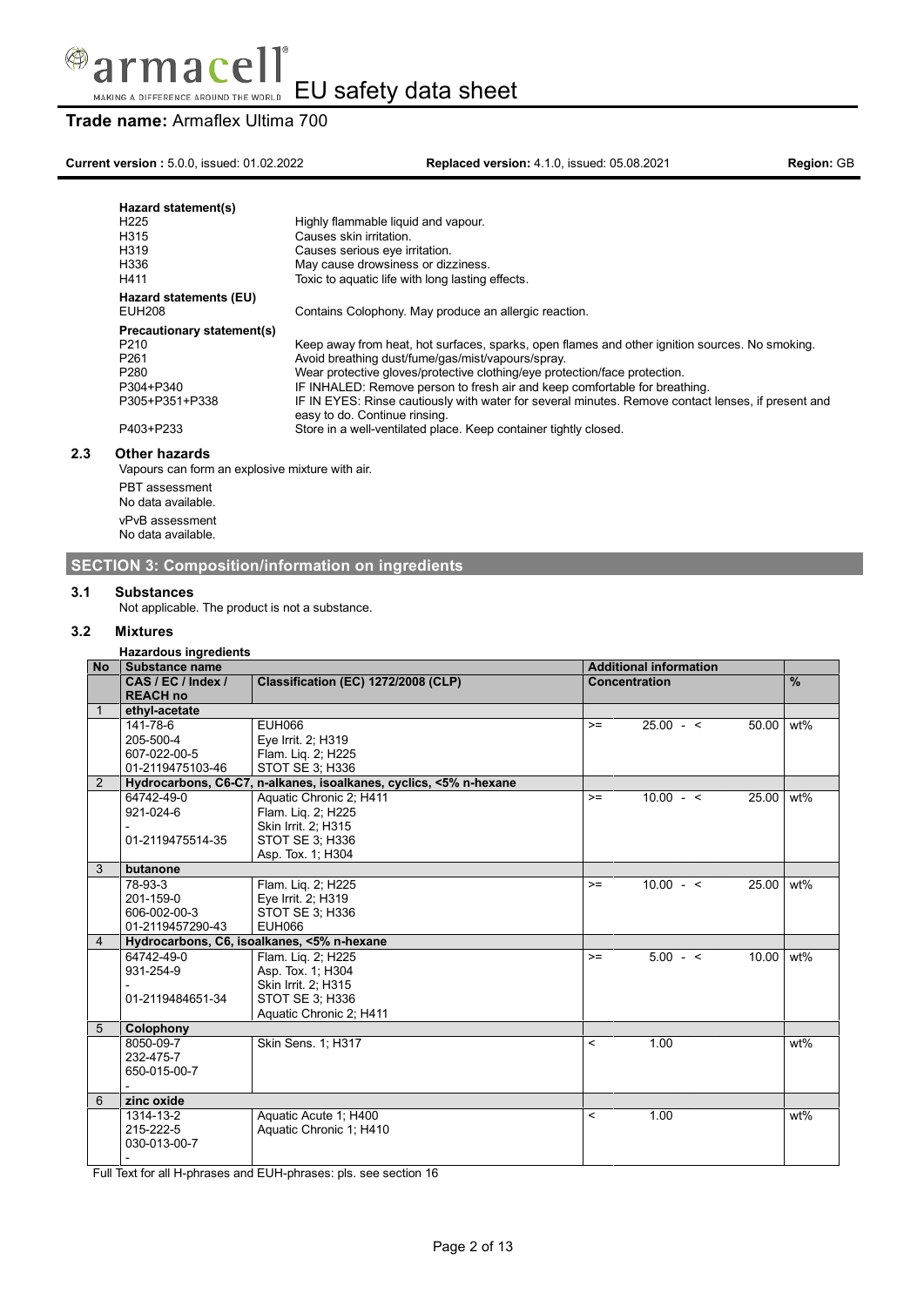# **Trade name:** Armaflex Ultima 700

**Current version :** 5.0.0, issued: 01.02.2022 **Replaced version:** 4.1.0, issued: 05.08.2021 **Region:** GB

### **SECTION 4: First aid measures**

### **4.1 Description of first aid measures**

#### **General information**

In case of persisting adverse effects, consult a physician. Change contaminated, saturated clothing.

#### **After inhalation**

When inhaled remove to fresh air and seek medical aid.

# **After skin contact**

When in contact with the skin, clean with soap and water.

#### **After eye contact**

Remove contact lenses, irrigate copiously with clean, fresh water for at least 15 minutes, holding the eyelids apart and seek medical advice.

#### **After ingestion**

Do not induce vomiting. Call a doctor immediately.

#### **4.2 Most important symptoms and effects, both acute and delayed** No data available.

### **4.3 Indication of any immediate medical attention and special treatment needed** No data available.

### **SECTION 5: Firefighting measures**

### **5.1 Extinguishing media**

# **Suitable extinguishing media**

Water spray jet; Carbon dioxide; Dry chemical extinguisher; Foam **Unsuitable extinguishing media** High power water jet

### **5.2 Special hazards arising from the substance or mixture**

In the event of fire, the following can be released: Carbon monoxide (CO); Carbon dioxide (CO2)

#### **5.3 Advice for firefighters**

Use self-contained breathing apparatus. Wear protective clothing. Fire residues and contaminated firefighting water must be disposed of in accordance with the local regulations.

### **SECTION 6: Accidental release measures**

### **6.1 Personal precautions, protective equipment and emergency procedures**

#### **For non-emergency personnel**

Exclude sources of ignition and ventilate the area. Do not inhale vapours. Refer to protective measures listed in sections 7 and 8. **For emergency responders**

No data available. Personal protective equipment (PPE) - see Section 8.

### **6.2 Environmental precautions**

Do not discharge into the drains/surface waters/groundwater. Do not discharge into the subsoil/soil. In case of entry into waterways, soil or drains, inform the responsible authorities.

### **6.3 Methods and material for containment and cleaning up**

Pick up rest with absorbent material (e.g. sand, sawdust, general-purpose binder, kieselguhr). When collected, handle material as described under the section heading "Disposal considerations".

# **6.4 Reference to other sections**

No data available.

### **SECTION 7: Handling and storage**

### **7.1 Precautions for safe handling**

#### **Advice on safe handling**

Provide good ventilation at the work area (local exhaust ventilation, if necessary).

### **General protective and hygiene measures**

Do not eat, drink or smoke during work time. Keep away from foodstuffs and beverages. Wash hands before breaks and after work.

**Advice on protection against fire and explosion**

Keep away from sources of ignition - refrain from smoking. Take precautionary measures against static charges.

### **7.2 Conditions for safe storage, including any incompatibilities**

**Technical measures and storage conditions**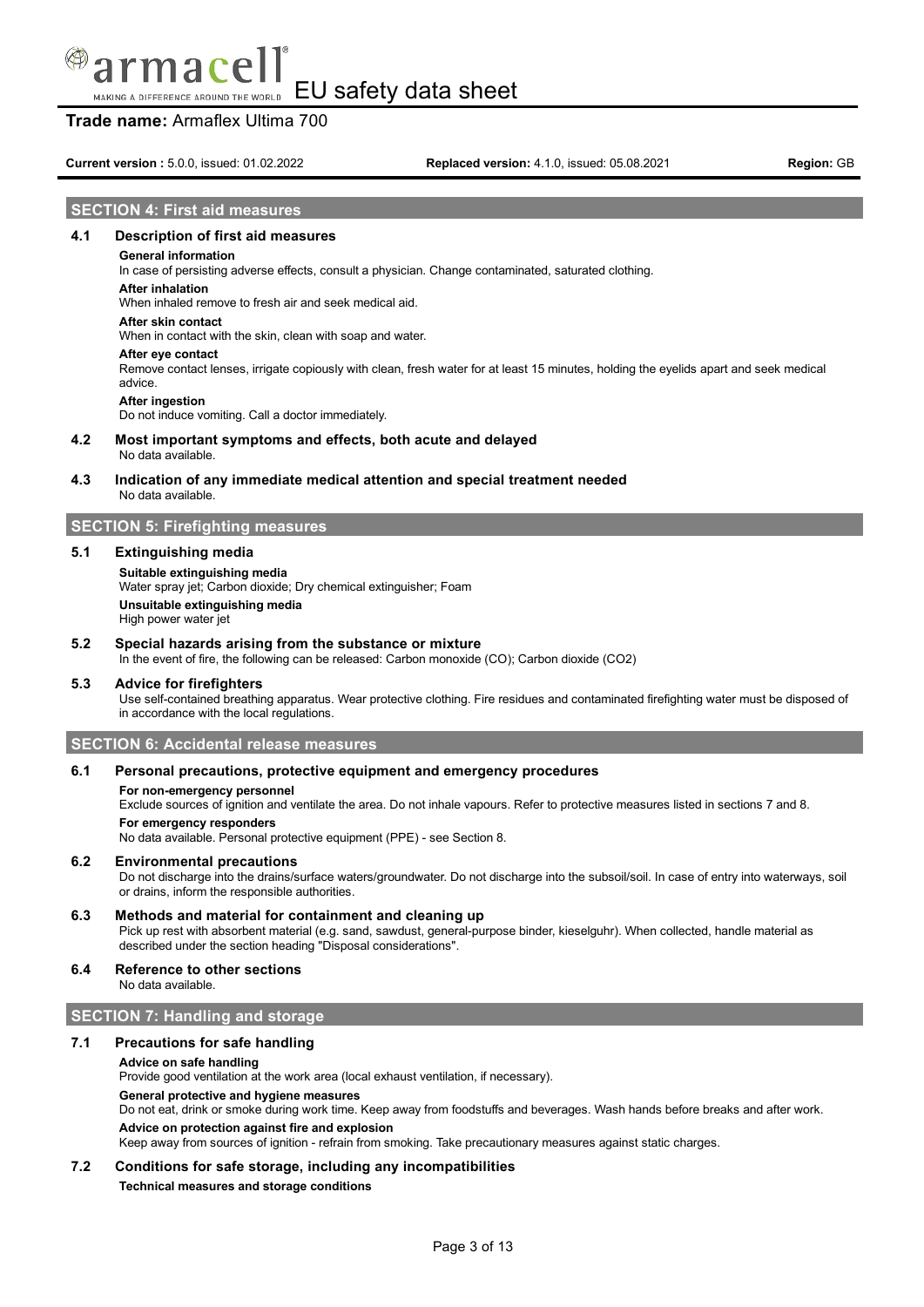

# **Trade name:** Armaflex Ultima 700

|     | <b>Current version: 5.0.0. issued: 01.02.2022</b>                                                                                       |    |              | <b>Replaced version: 4.1.0. issued: 05.08.2021</b> | <b>Region: GB</b> |
|-----|-----------------------------------------------------------------------------------------------------------------------------------------|----|--------------|----------------------------------------------------|-------------------|
|     | Keep container tightly closed in a cool, well-ventilated place. Protect from heat and direct sunlight.                                  |    |              |                                                    |                   |
|     | Recommended storage temperature<br>Value                                                                                                | 15 | 30<br>$\sim$ | °C                                                 |                   |
|     | Storage stability<br>Value                                                                                                              |    | 18           | months                                             |                   |
|     | Requirements for storage rooms and vessels<br>Containers which are opened must be carefully closed and kept upright to prevent leakage. |    |              |                                                    |                   |
|     | Incompatible products<br>Do not store together with: explosive substances; spontaneously combusting substances                          |    |              |                                                    |                   |
| 7.3 | Specific end use(s)<br>Alle allege acceptable to                                                                                        |    |              |                                                    |                   |

No data available.

**SECTION 8: Exposure controls/personal protection**

# **8.1 Control parameters**

# **Occupational exposure limit values**

| <b>No</b>      | Substance name                                           | CAS no.   |                   | EC no.    |     |
|----------------|----------------------------------------------------------|-----------|-------------------|-----------|-----|
| $\overline{1}$ | ethyl-acetate                                            | 141-78-6  |                   | 205-500-4 |     |
|                | 2017/164/EU                                              |           |                   |           |     |
|                | Ethyl acetate                                            |           |                   |           |     |
|                | WEL short-term (15 min reference period)                 | 1468      | mg/m <sup>3</sup> | 400       | ppm |
|                | WEL long-term (8-hr TWA reference period)                | 734       | mg/m <sup>3</sup> | 200       | ppm |
|                | List of approved workplace exposure limits (WELs) / EH40 |           |                   |           |     |
|                | Ethyl acetate                                            |           |                   |           |     |
|                | WEL short-term (15 min reference period)                 |           |                   | 400       | ppm |
|                | WEL long-term (8-hr TWA reference period)                |           |                   | 200       | ppm |
| $\overline{2}$ | butanone                                                 | 78-93-3   |                   | 201-159-0 |     |
|                | 2000/39/EC                                               |           |                   |           |     |
|                | <b>Butanone</b>                                          |           |                   |           |     |
|                | WEL short-term (15 min reference period)                 | 900       | mg/m <sup>3</sup> | 300       | ppm |
|                | WEL long-term (8-hr TWA reference period)                | 600       | mq/m <sup>3</sup> | 200       | ppm |
|                | List of approved workplace exposure limits (WELs) / EH40 |           |                   |           |     |
|                | Butan-2-one                                              |           |                   |           |     |
|                | WEL short-term (15 min reference period)                 | 899       | mg/m <sup>3</sup> | 300       | ppm |
|                | WEL long-term (8-hr TWA reference period)                | 600       | mg/m <sup>3</sup> | 200       | ppm |
|                | Comments                                                 | Sk, BMGV  |                   |           |     |
| $\overline{3}$ | Colophony                                                | 8050-09-7 |                   | 232-475-7 |     |
|                | List of approved workplace exposure limits (WELs) / EH40 |           |                   |           |     |
|                | Rosin-based solder flux fume                             |           |                   |           |     |
|                | WEL short-term (15 min reference period)                 | 0.15      | mg/m <sup>3</sup> |           |     |
|                | WEL long-term (8-hr TWA reference period)                | 0.05      | mg/m <sup>3</sup> |           |     |
|                | Comments                                                 | Sen       |                   |           |     |

# **DNEL, DMEL and PNEC values**

### **DNEL values (worker)**

| <b>No</b> | Substance name                             | CAS / EC no          |               |            |                   |
|-----------|--------------------------------------------|----------------------|---------------|------------|-------------------|
|           | <b>Route of exposure</b>                   | <b>Exposure time</b> | <b>Effect</b> | Value      |                   |
|           | ethyl-acetate                              |                      |               | 141-78-6   |                   |
|           |                                            |                      |               | 205-500-4  |                   |
|           | dermal                                     | Long term (chronic)  | systemic      | 63         | mg/kg/day         |
|           | inhalative                                 | Short term (acut)    | systemic      | 1468       | mg/m <sup>3</sup> |
|           | inhalative                                 | Long term (chronic)  | local         | 734        | mg/m <sup>3</sup> |
|           | inhalative                                 | Short term (acut)    | local         | 1468       | mg/m <sup>3</sup> |
|           | inhalative                                 | Long term (chronic)  | systemic      | 734        | mg/m <sup>3</sup> |
| 2         | butanone                                   |                      |               | 78-93-3    |                   |
|           |                                            |                      |               | 201-159-0  |                   |
|           | dermal                                     | Long term (chronic)  | systemic      | 1161       | mg/kg/day         |
|           | inhalative                                 | Long term (chronic)  | systemic      | 600.00     | mg/m <sup>3</sup> |
| 3         | Hydrocarbons, C6, isoalkanes, <5% n-hexane |                      |               | 64742-49-0 |                   |
|           |                                            |                      |               | 931-254-9  |                   |
|           | dermal                                     | Long term (chronic)  | systemic      | 13964      | mg/kg/day         |
|           | inhalative                                 | Long term (chronic)  | systemic      | 5306       | mg/m <sup>3</sup> |
|           | DNEL value (consumer)                      |                      |               |            |                   |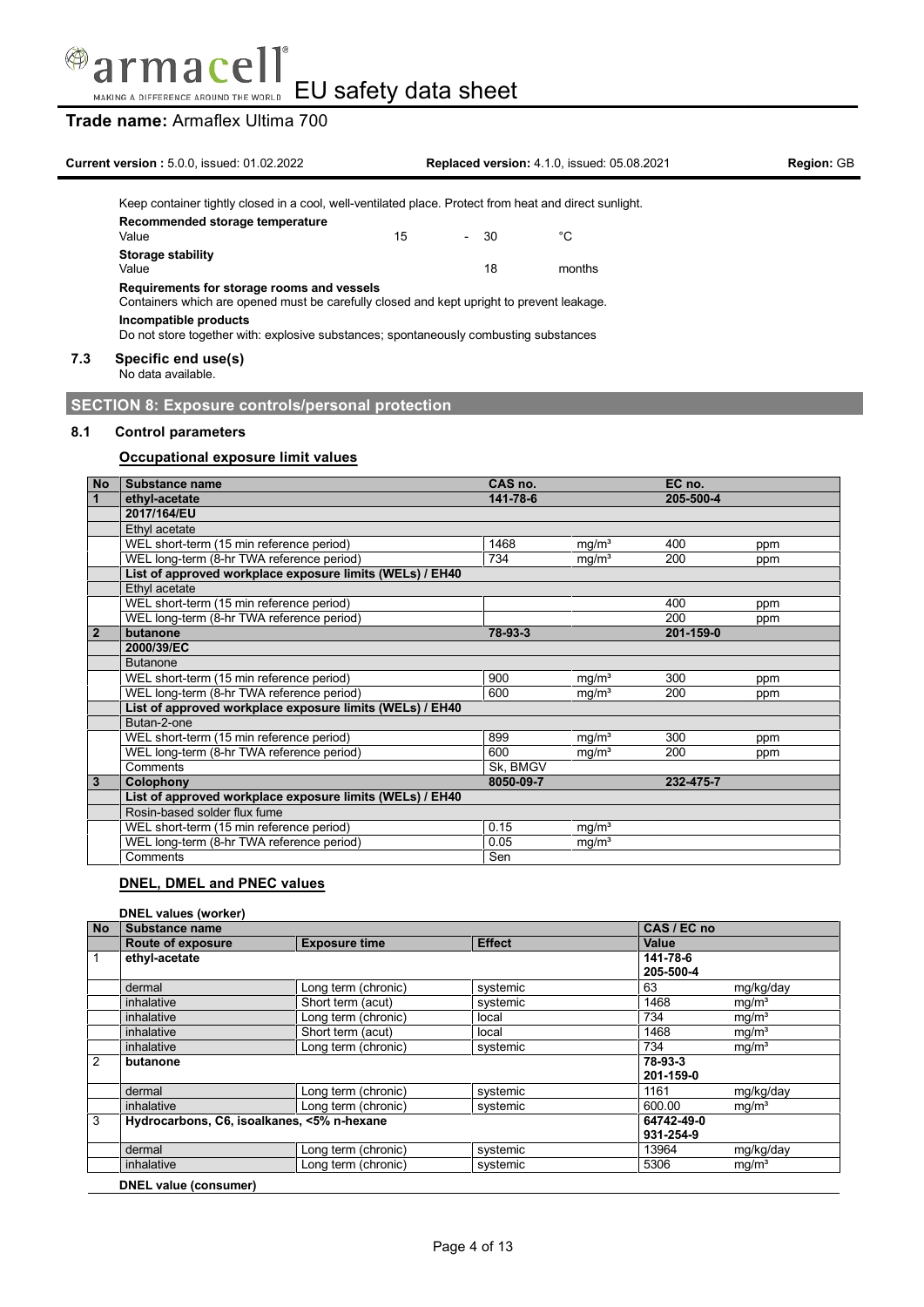

# **Trade name:** Armaflex Ultima 700

**Current version :** 5.0.0, issued: 01.02.2022 **Replaced version:** 4.1.0, issued: 05.08.2021 **Region:** GB

| <b>No</b>      | <b>Substance name</b>                      |                      |                              |                       | CAS / EC no             |                   |
|----------------|--------------------------------------------|----------------------|------------------------------|-----------------------|-------------------------|-------------------|
|                | Route of exposure                          | <b>Exposure time</b> |                              | <b>Effect</b>         | Value                   |                   |
| $\mathbf{1}$   | ethyl-acetate                              |                      |                              |                       | 141-78-6<br>205-500-4   |                   |
|                | oral                                       | Long term (chronic)  |                              | systemic              | 4.5                     | mg/kg/day         |
|                | dermal                                     | Long term (chronic)  |                              | systemic              | 37                      | mg/kg/day         |
|                | inhalative                                 | Short term (acut)    |                              | systemic              | 734                     | mg/m <sup>3</sup> |
|                | inhalative                                 | Long term (chronic)  |                              | local                 | $\overline{367}$        | mq/m <sup>3</sup> |
|                | inhalative                                 | Short term (acut)    |                              | local                 | 734                     | mg/m <sup>3</sup> |
|                | inhalative                                 | Long term (chronic)  |                              | systemic              | $\overline{367}$        | mg/m <sup>3</sup> |
| $\overline{2}$ | butanone                                   |                      |                              |                       | 78-93-3<br>201-159-0    |                   |
|                | oral                                       | Long term (chronic)  |                              | systemic              | 31                      | mg/kg/day         |
|                | dermal                                     | Long term (chronic)  |                              | systemic              | 412                     | mg/kg/day         |
|                | inhalative                                 | Long term (chronic)  |                              | systemic              | 106                     | mq/m <sup>3</sup> |
| 3              | Hydrocarbons, C6, isoalkanes, <5% n-hexane |                      |                              |                       | 64742-49-0<br>931-254-9 |                   |
|                | oral                                       | Long term (chronic)  |                              | systemic              | 1301                    | mg/kg/day         |
|                | dermal                                     | Long term (chronic)  |                              | systemic              | 1377                    | mg/kg/day         |
|                | inhalative                                 | Long term (chronic)  |                              | systemic              | 1131                    | ma/m <sup>3</sup> |
|                | <b>PNEC values</b>                         |                      |                              |                       |                         |                   |
| <b>No</b>      | Substance name                             |                      |                              |                       | CAS / EC no             |                   |
|                | ecological compartment<br><b>Type</b>      |                      |                              |                       | Value                   |                   |
| $\mathbf{1}$   | ethyl-acetate                              |                      |                              |                       | 141-78-6<br>205-500-4   |                   |
|                | water                                      |                      | fresh water                  |                       | 0.24                    | mg/L              |
|                | water                                      |                      | marine water                 |                       | 0.024                   | mq/L              |
|                | water                                      |                      | Aqua intermittent            |                       | 1.65                    | mq/L              |
|                | water                                      |                      | fresh water sediment         |                       | 1.15                    | mg/kg dry weight  |
|                | water                                      |                      |                              | marine water sediment | 0.115                   | mg/kg dry weight  |
|                | soil                                       |                      | $\overline{\phantom{a}}$     |                       | 0.148                   | mg/kg dry weight  |
|                | sewage treatment plant                     |                      | $\overline{\phantom{a}}$     |                       | 650                     | mg/L              |
|                | secondary poisoning                        | $\overline{a}$       |                              |                       | 200                     | mg/kg             |
| $\overline{2}$ | butanone                                   |                      |                              |                       | 78-93-3<br>201-159-0    |                   |
|                | water                                      |                      | fresh water                  |                       | 55.8                    | mg/L              |
|                | water                                      |                      | marine water                 |                       | 55.8                    | mq/L              |
|                | water                                      |                      | Aqua intermittent            |                       | 55.8                    | mg/L              |
|                | water                                      |                      |                              | fresh water sediment  | 284.74                  | mg/kg             |
|                | with reference to: dry weight              |                      |                              |                       |                         |                   |
|                | water                                      |                      |                              | marine water sediment | 284.7                   | mg/kg             |
|                | with reference to: dry weight              |                      |                              |                       |                         |                   |
|                | soil                                       | L,                   |                              |                       | 22.5                    | mg/kg             |
|                | with reference to: dry weight              |                      |                              |                       |                         |                   |
|                | sewage treatment plant                     |                      | $\qquad \qquad \blacksquare$ |                       | 709                     | mg/L              |
|                | secondary poisoning                        |                      | $\overline{a}$               |                       | 1000                    | mg/kg             |
|                | with reference to: food                    |                      |                              |                       |                         |                   |

### **8.2 Exposure controls**

**Appropriate engineering controls**

No data available.

### **Personal protective equipment**

### **Respiratory protection**

If workplace exposure limits are exceeded, a respiration protection approved for this particular job must be worn. In case of insufficient ventilation and during spray application respiratory protection necessary. In case of aerosol and mist formation, take appropriate measures for breathing protection in the event workplace threshold values are not specified. Respirator A2/P2

### **Eye / face protection**

Safety glasses with side protection shield (EN 166)

### **Hand protection**

Sufficient protection is given wearing suitable protective gloves checked according to i.e. EN 374, in the event of risk of skin contact with the product. Before use, the protective gloves should be tested in any case for its specific work-station suitability (i.e. mechanical resistance, product compatibility and antistatic properties). Adhere to the manufacturer's instructions and information relating to the use, storage, care and replacement of protective gloves. Protective gloves shall be replaced immediately when physically damaged or worn. Design operations thus to avoid permanent use of protective gloves.<br>Appropriate Material nitrile in itrile Appropriate Material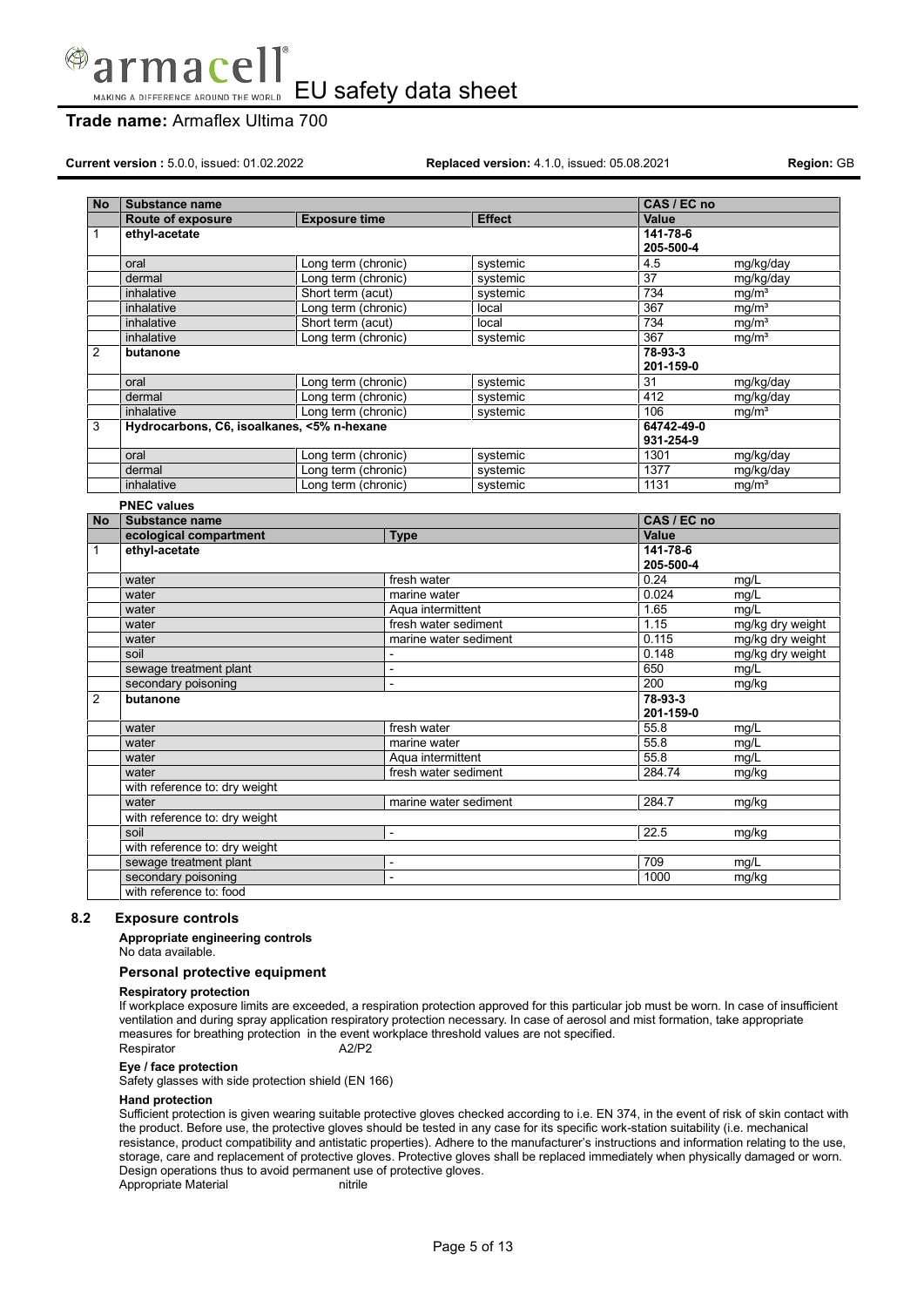

# **Trade name:** Armaflex Ultima 700

**Current version :** 5.0.0, issued: 01.02.2022 **Replaced version:** 4.1.0, issued: 05.08.2021 **Region:** GB

### **Other**

Normal chemical work clothing. **Environmental exposure controls** No data available.

**SECTION 9: Physical and chemical properties**

### **9.1 Information on basic physical and chemical properties**

| <b>State of aggregation</b>                       |               |              |                   |             |
|---------------------------------------------------|---------------|--------------|-------------------|-------------|
| liquid                                            |               |              |                   |             |
| Form/Colour                                       |               |              |                   |             |
| liquid                                            |               |              |                   |             |
| colourless                                        |               |              |                   |             |
| <b>Odour</b>                                      |               |              |                   |             |
| like solvents                                     |               |              |                   |             |
| pH value                                          |               |              |                   |             |
| No data available                                 |               |              |                   |             |
|                                                   |               |              |                   |             |
| Boiling point / boiling range<br>Value            |               | 56           | $\overline{C}$    |             |
| Reference substance                               | Naphtha       |              |                   |             |
|                                                   |               |              |                   |             |
| <b>Melting point/freezing point</b>               |               |              |                   |             |
| No data available                                 |               |              |                   |             |
| <b>Decomposition temperature</b>                  |               |              |                   |             |
| No data available                                 |               |              |                   |             |
| <b>Flash point</b>                                |               |              |                   |             |
| Value                                             |               | $-26$        | $^{\circ}C$       |             |
| Reference substance                               | Naphtha       |              |                   |             |
| Ignition temperature                              |               |              |                   |             |
| No data available                                 |               |              |                   |             |
| <b>Flammability</b>                               |               |              |                   |             |
| No data available                                 |               |              |                   |             |
| Lower explosion limit                             |               |              |                   |             |
| Value                                             |               | $\mathbf{1}$ | % vol             |             |
| Reference substance                               | Naphtha       |              |                   |             |
| <b>Upper explosion limit</b>                      |               |              |                   |             |
| Value                                             |               | 12.8         | % vol             |             |
| Reference substance                               | Ethyl acetate |              |                   |             |
| Vapour pressure                                   |               |              |                   |             |
| Value                                             |               | 21           | kPa               |             |
| Reference temperature                             |               | 20           | $^{\circ}$ C      |             |
| Reference substance                               | Naphtha       |              |                   |             |
| <b>Relative vapour density</b>                    |               |              |                   |             |
| No data available                                 |               |              |                   |             |
| <b>Relative density</b>                           |               |              |                   |             |
| No data available                                 |               |              |                   |             |
| <b>Density</b>                                    |               |              |                   |             |
| Value                                             | appr.         | 0.84         | g/cm <sup>3</sup> |             |
| Reference temperature                             |               | 20           | $^{\circ}$ C      |             |
| Solubility in water                               |               |              |                   |             |
| <b>Comments</b>                                   | immiscible    |              |                   |             |
|                                                   |               |              |                   |             |
| <b>Solubility</b>                                 |               |              |                   |             |
| No data available                                 |               |              |                   |             |
| Partition coefficient n-octanol/water (log value) |               |              |                   |             |
| Substance name<br>No                              |               | CAS no.      |                   | EC no.      |
| $\mathbf{1}$<br>ethyl-acetate<br>log Pow          |               | 141-78-6     | 6.8               | 205-500-4   |
| Reference temperature                             |               |              | 25                | $^{\circ}C$ |
| Source                                            | <b>ECHA</b>   |              |                   |             |
| butanone<br>$\mathbf{2}$                          |               | 78-93-3      |                   | 201-159-0   |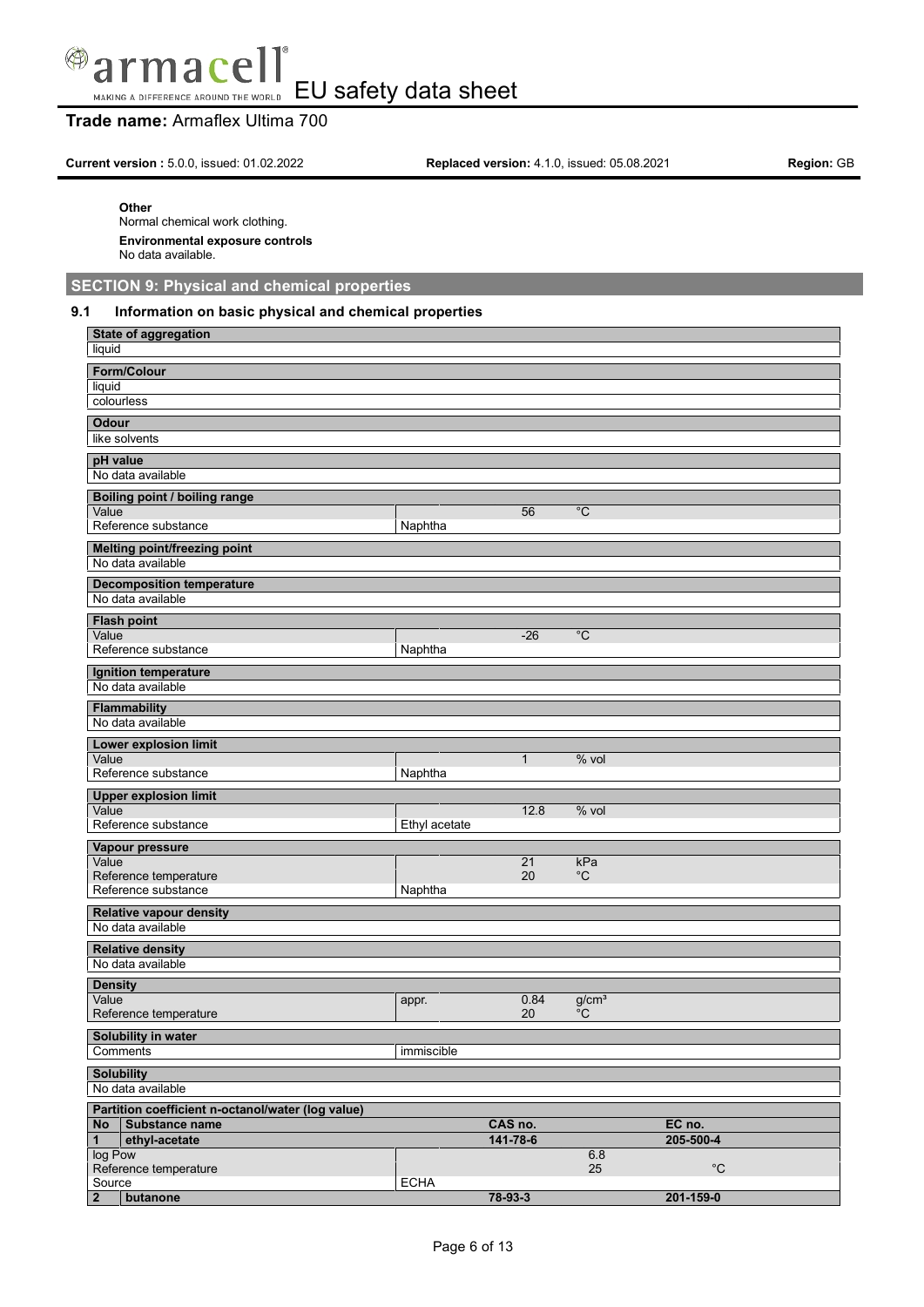

# **Trade name:** Armaflex Ultima 700

| Current version: 5.0.0, issued: 01.02.2022 | Replaced version: 4.1.0, issued: 05.08.2021 | <b>Region: GB</b> |                         |             |  |
|--------------------------------------------|---------------------------------------------|-------------------|-------------------------|-------------|--|
| log Pow<br>Reference temperature           |                                             |                   | 0.3<br>40               | $^{\circ}C$ |  |
| Method<br>Source                           | OECD <sub>117</sub><br><b>ECHA</b>          |                   |                         |             |  |
| <b>Viscosity</b>                           |                                             |                   |                         |             |  |
| Value<br>Reference temperature             | appr.                                       | 450<br>20         | $mPa*$ s<br>$^{\circ}C$ |             |  |
| Type                                       | dynamic                                     |                   |                         |             |  |
| <b>Solvent content</b>                     |                                             |                   |                         |             |  |
| Value                                      | appr.                                       | 82                | %                       |             |  |
| <b>Solids content</b>                      |                                             |                   |                         |             |  |
| Value                                      | appr.                                       | 18                | %                       |             |  |
| <b>Particle characteristics</b>            |                                             |                   |                         |             |  |
| No data available                          |                                             |                   |                         |             |  |
| <b>Other information</b><br>9.2            |                                             |                   |                         |             |  |
| <b>Other information</b>                   |                                             |                   |                         |             |  |
| No data available.                         |                                             |                   |                         |             |  |

### **SECTION 10: Stability and reactivity**

### **10.1 Reactivity**

Dangerous reactions are not expected if the product is handled according to its intended use.

### **10.2 Chemical stability**

Stable under recommended storage and handling conditions (See section 7).

**10.3 Possibility of hazardous reactions** None, when used as directed.

# **10.4 Conditions to avoid**

Protect from heat and direct sunlight.

# **10.5 Incompatible materials**

strong oxidizing agents

**10.6 Hazardous decomposition products** None, if handled according to intended use.

**SECTION 11: Toxicological information**

### **11.1 Information on hazard classes as defined in Regulation (EC) No 1272/2008**

|                | <b>Acute oral toxicity</b>                 |                    |                                                                   |                  |
|----------------|--------------------------------------------|--------------------|-------------------------------------------------------------------|------------------|
| <b>No</b>      | Substance name                             |                    | CAS no.                                                           | EC no.           |
|                | ethyl-acetate                              |                    | 141-78-6                                                          | 205-500-4        |
| LD50           |                                            | $\mathbf{r}$       | 5600                                                              | mg/kg bodyweight |
| <b>Species</b> |                                            | rat                |                                                                   |                  |
| Source         |                                            | <b>ECHA</b>        |                                                                   |                  |
| $\overline{2}$ | butanone                                   | 78-93-3            |                                                                   | 201-159-0        |
| LD50           |                                            |                    | 2054                                                              | mg/kg bodyweight |
| Species        |                                            | rat                |                                                                   |                  |
| Method         |                                            | OECD 423           |                                                                   |                  |
| Source         |                                            | ECHA / Read across |                                                                   |                  |
| 3              | Hydrocarbons, C6, isoalkanes, <5% n-hexane |                    | 64742-49-0                                                        | 931-254-9        |
| LD50           |                                            |                    | 16750                                                             | mg/kg bodyweight |
| <b>Species</b> |                                            | rat                |                                                                   |                  |
| Method         |                                            | OECD 401           |                                                                   |                  |
| Source         |                                            | <b>ECHA</b>        |                                                                   |                  |
|                | Evaluation/classification                  |                    | Based on available data, the classification criteria are not met. |                  |
| 4              | zinc oxide                                 |                    | 1314-13-2                                                         | 215-222-5        |
| LD50           |                                            | $\mathbf{r}$       | 5000                                                              | mg/kg bodyweight |
| Species        |                                            | rat                |                                                                   |                  |
| Method         |                                            | OECD 401           |                                                                   |                  |
| Source         |                                            | <b>ECHA</b>        |                                                                   |                  |
|                | <b>Acute dermal toxicity</b>               |                    |                                                                   |                  |
| <b>No</b>      | Substance name                             |                    | CAS no.                                                           | EC no.           |
|                | ethyl-acetate                              |                    | 141-78-6                                                          | 205-500-4        |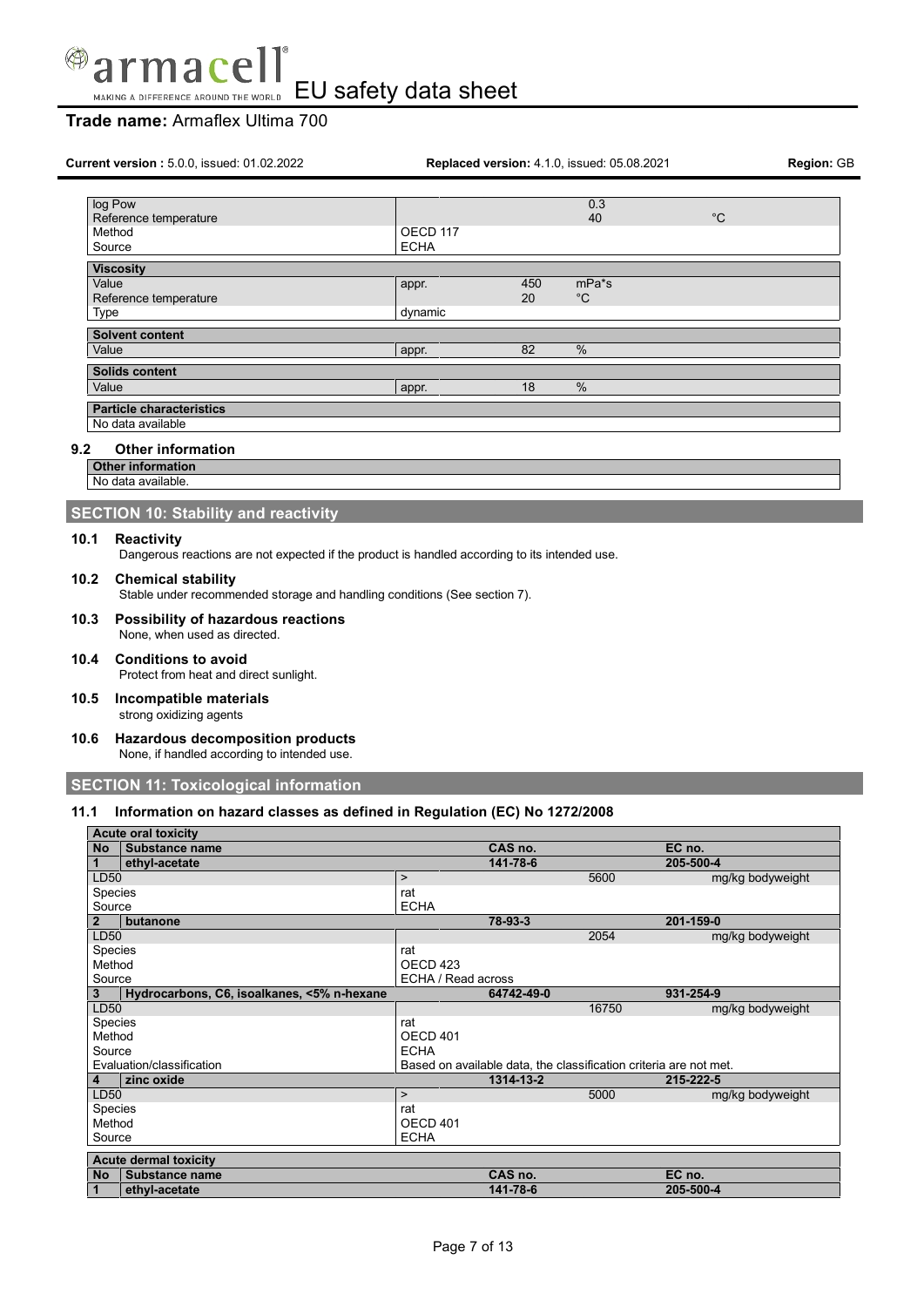

# **Trade name:** Armaflex Ultima 700

**Current version :** 5.0.0, issued: 01.02.2022 **Replaced version:** 4.1.0, issued: 05.08.2021 **Region:** GB

| LD50<br>Species                |                                                                                  | $\mathbf{L}$<br>rabbit      |                                                                   | 20000          | mg/kg bodyweight    |
|--------------------------------|----------------------------------------------------------------------------------|-----------------------------|-------------------------------------------------------------------|----------------|---------------------|
| Source                         |                                                                                  | <b>ECHA</b>                 |                                                                   |                |                     |
| $\overline{2}$                 | Hydrocarbons, C6, isoalkanes, <5% n-hexane                                       |                             | 64742-49-0                                                        |                | 931-254-9           |
| LD50                           |                                                                                  | $\mathbf{L}$                |                                                                   | 3350           | mg/kg bodyweight    |
| Species                        |                                                                                  | rabbit                      |                                                                   |                |                     |
| Method                         |                                                                                  | OECD <sub>402</sub>         |                                                                   |                |                     |
| Source                         | Evaluation/classification                                                        | <b>ECHA</b>                 | Based on available data, the classification criteria are not met. |                |                     |
|                                |                                                                                  |                             |                                                                   |                |                     |
|                                | <b>Acute inhalational toxicity</b>                                               |                             |                                                                   |                |                     |
| No<br>1                        | Substance name<br>Hydrocarbons, C6-C7, n-alkanes, isoalkanes, cyclics, <5% n-    |                             | CAS no.<br>64742-49-0                                             |                | EC no.<br>921-024-6 |
|                                | hexane                                                                           |                             |                                                                   |                |                     |
| <b>LC50</b>                    |                                                                                  | $\geq$                      |                                                                   | 25.2           | mg/l                |
|                                | Duration of exposure                                                             |                             |                                                                   | $\overline{4}$ | h.                  |
|                                | State of aggregation                                                             | Vapour                      |                                                                   |                |                     |
| Species                        |                                                                                  | rat                         |                                                                   |                |                     |
| Source                         |                                                                                  | <b>ECHA</b>                 |                                                                   |                |                     |
| $\overline{2}$<br><b>LC50</b>  | Hydrocarbons, C6, isoalkanes, <5% n-hexane                                       |                             | 64742-49-0                                                        | 259.3          | 931-254-9<br>mg/l   |
|                                | Duration of exposure                                                             |                             |                                                                   | $\overline{4}$ | h.                  |
|                                | State of aggregation                                                             | Vapour                      |                                                                   |                |                     |
| Species                        |                                                                                  | rat                         |                                                                   |                |                     |
| Method                         |                                                                                  | OECD 403                    |                                                                   |                |                     |
| Source                         |                                                                                  | <b>ECHA</b>                 |                                                                   |                |                     |
|                                | Evaluation/classification                                                        |                             | Based on available data, the classification criteria are not met. |                |                     |
|                                | <b>Skin corrosion/irritation</b>                                                 |                             |                                                                   |                |                     |
| No                             | Substance name                                                                   |                             | CAS no.                                                           |                | EC no.              |
| $\mathbf 1$                    | ethyl-acetate                                                                    |                             | 141-78-6                                                          |                | 205-500-4           |
| <b>Species</b>                 |                                                                                  | rabbit                      |                                                                   |                |                     |
| Method<br>Source               |                                                                                  | OECD 404<br><b>ECHA</b>     |                                                                   |                |                     |
| Evaluation                     |                                                                                  | low-irritant                |                                                                   |                |                     |
|                                | Evaluation/classification                                                        |                             | Based on available data, the classification criteria are not met. |                |                     |
| $\overline{2}$                 | Hydrocarbons, C6-C7, n-alkanes, isoalkanes, cyclics, <5% n- 64742-49-0<br>hexane |                             |                                                                   |                | 921-024-6           |
| <b>Species</b>                 |                                                                                  | rabbit                      |                                                                   |                |                     |
| Method                         |                                                                                  | OECD 404                    |                                                                   |                |                     |
| Source                         |                                                                                  | <b>ECHA</b>                 |                                                                   |                |                     |
| Evaluation<br>3.               | butanone                                                                         | irritant                    | 78-93-3                                                           |                | 201-159-0           |
|                                | Duration of exposure                                                             |                             |                                                                   | $\overline{4}$ | h                   |
| Species                        |                                                                                  | rabbit                      |                                                                   |                |                     |
| Method                         |                                                                                  | OECD 404                    |                                                                   |                |                     |
| Source                         |                                                                                  | ECHA / Read across          |                                                                   |                |                     |
|                                | Evaluation                                                                       | non-irritant                |                                                                   |                |                     |
|                                | Serious eye damage/irritation                                                    |                             |                                                                   |                |                     |
| No                             | Substance name                                                                   |                             | CAS no.                                                           |                | EC no.              |
| 1                              | ethyl-acetate                                                                    |                             | 141-78-6                                                          |                | 205-500-4           |
| Species                        |                                                                                  | rabbit                      |                                                                   |                |                     |
| Method                         |                                                                                  | <b>OECD 405</b>             |                                                                   |                |                     |
| Source                         |                                                                                  | <b>ECHA</b>                 |                                                                   |                |                     |
| Evaluation                     |                                                                                  | low-irritant                |                                                                   |                | 201-159-0           |
| $\mathbf{2}$<br><b>Species</b> | butanone                                                                         | rabbit                      | 78-93-3                                                           |                |                     |
| Method                         |                                                                                  | OECD 405                    |                                                                   |                |                     |
| Source                         |                                                                                  | <b>ECHA</b>                 |                                                                   |                |                     |
| Evaluation                     |                                                                                  | irritant                    |                                                                   |                |                     |
| 3                              | Hydrocarbons, C6, isoalkanes, <5% n-hexane                                       |                             | 64742-49-0                                                        |                | 931-254-9           |
|                                | Duration of exposure                                                             |                             |                                                                   | 72             | h                   |
| <b>Species</b>                 |                                                                                  | rabbit                      |                                                                   |                |                     |
| Method                         |                                                                                  | OECD 405                    |                                                                   |                |                     |
| Source<br>Evaluation           |                                                                                  | <b>ECHA</b><br>non-irritant |                                                                   |                |                     |
|                                | Evaluation/classification                                                        |                             | Based on available data, the classification criteria are not met. |                |                     |
|                                |                                                                                  |                             |                                                                   |                |                     |
| No                             | Respiratory or skin sensitisation<br>Substance name                              |                             | CAS no.                                                           |                | EC no.              |
|                                |                                                                                  |                             |                                                                   |                |                     |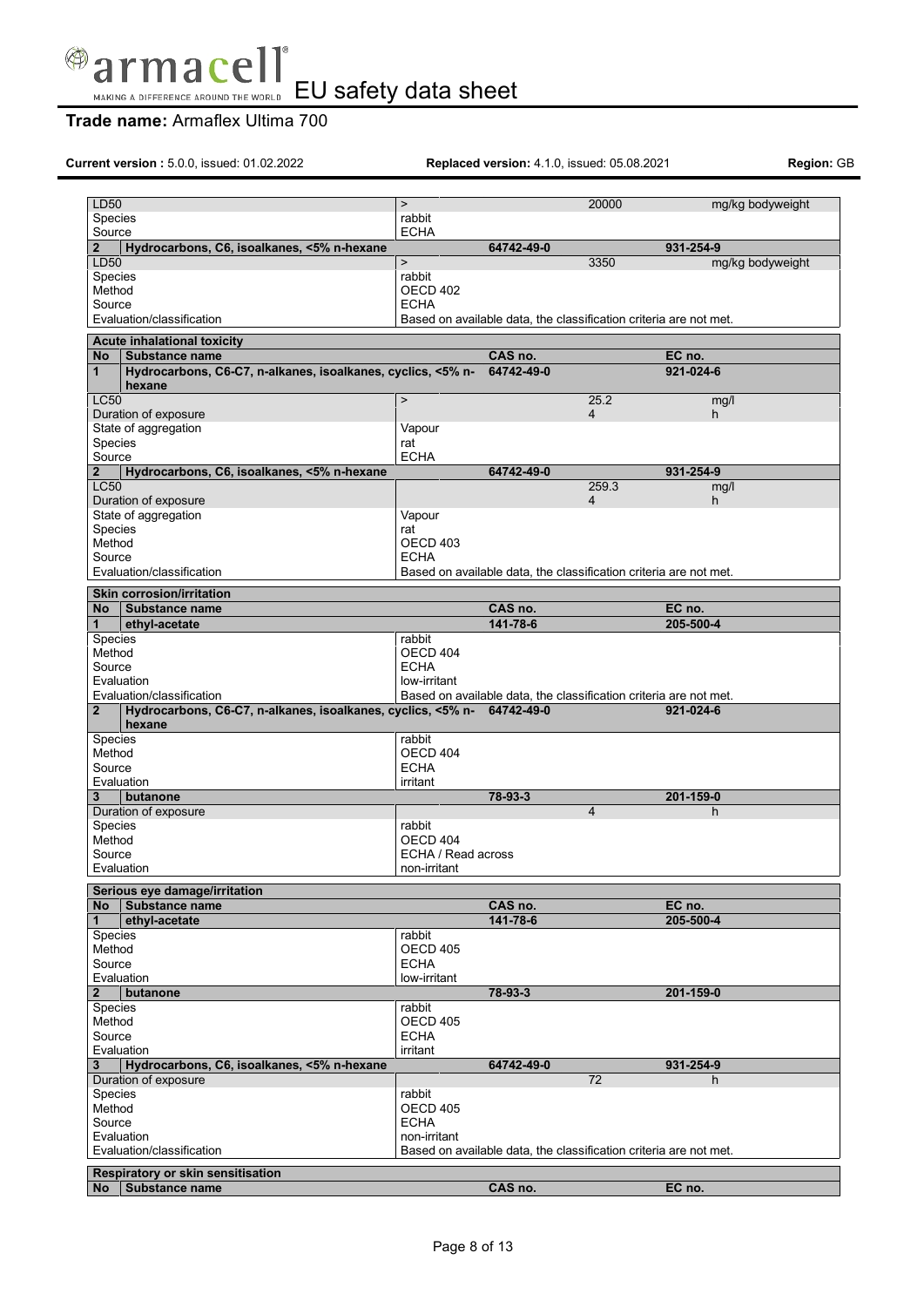

# **Trade name:** Armaflex Ultima 700

**Current version :** 5.0.0, issued: 01.02.2022 **Replaced version:** 4.1.0, issued: 05.08.2021 **Region:** GB

| 1                        | ethyl-acetate                                    | 141-78-6                                                                                                                                           | 205-500-4 |  |  |  |
|--------------------------|--------------------------------------------------|----------------------------------------------------------------------------------------------------------------------------------------------------|-----------|--|--|--|
|                          | Route of exposure                                | <b>Skin</b>                                                                                                                                        |           |  |  |  |
| <b>Species</b><br>Method |                                                  | guinea pig<br>OECD 406                                                                                                                             |           |  |  |  |
| Source                   |                                                  | <b>ECHA</b>                                                                                                                                        |           |  |  |  |
|                          | Evaluation                                       | non-sensitizing                                                                                                                                    |           |  |  |  |
| $\overline{2}$           | butanone                                         | 78-93-3                                                                                                                                            | 201-159-0 |  |  |  |
|                          | Route of exposure                                | Skin                                                                                                                                               |           |  |  |  |
| <b>Species</b>           |                                                  | guinea pig                                                                                                                                         |           |  |  |  |
| Method                   |                                                  | OECD 406                                                                                                                                           |           |  |  |  |
| Source                   | Evaluation                                       | <b>ECHA</b><br>non-sensitizing                                                                                                                     |           |  |  |  |
| 3                        | Hydrocarbons, C6, isoalkanes, <5% n-hexane       | 64742-49-0                                                                                                                                         | 931-254-9 |  |  |  |
|                          | Route of exposure                                | Skin                                                                                                                                               |           |  |  |  |
| <b>Species</b>           |                                                  | mouse                                                                                                                                              |           |  |  |  |
| Method                   |                                                  | OECD 429                                                                                                                                           |           |  |  |  |
| Source                   |                                                  | <b>ECHA</b>                                                                                                                                        |           |  |  |  |
|                          | Evaluation                                       | non-sensitizing                                                                                                                                    |           |  |  |  |
|                          | Evaluation/classification                        | Based on available data, the classification criteria are not met.                                                                                  |           |  |  |  |
|                          | Germ cell mutagenicity                           |                                                                                                                                                    |           |  |  |  |
| <b>No</b>                | Substance name                                   | CAS no.                                                                                                                                            | EC no.    |  |  |  |
| $\mathbf{1}$             | butanone                                         | 78-93-3                                                                                                                                            | 201-159-0 |  |  |  |
| <b>Species</b>           | Type of examination                              | in vitro gene mutation study in bacteria<br>Salmonella typhimurium                                                                                 |           |  |  |  |
| Method                   |                                                  | OECD 471                                                                                                                                           |           |  |  |  |
| Source                   |                                                  | <b>ECHA</b>                                                                                                                                        |           |  |  |  |
|                          | Evaluation/classification                        | Based on available data, the classification criteria are not met.                                                                                  |           |  |  |  |
|                          | Type of examination                              | In vitro Mammalian Chromosomal Aberration Test                                                                                                     |           |  |  |  |
| Species                  |                                                  | rat                                                                                                                                                |           |  |  |  |
| Method<br>Source         |                                                  | OECD <sub>473</sub><br><b>ECHA</b>                                                                                                                 |           |  |  |  |
|                          | Evaluation/classification                        | Based on available data, the classification criteria are not met.                                                                                  |           |  |  |  |
|                          | Type of examination                              | In vitro mammalian cell gene mutation test                                                                                                         |           |  |  |  |
| Species                  |                                                  | Mouse lymphoma cells                                                                                                                               |           |  |  |  |
| Method                   |                                                  | OECD 476                                                                                                                                           |           |  |  |  |
| Source                   |                                                  | <b>ECHA</b>                                                                                                                                        |           |  |  |  |
|                          | Evaluation/classification<br>Type of examination | Based on available data, the classification criteria are not met.<br>In vivo mammalian somatic cell study: cytogenicity / erythrocyte micronucleus |           |  |  |  |
| Species                  |                                                  | mouse                                                                                                                                              |           |  |  |  |
| Method                   |                                                  | OECD 474                                                                                                                                           |           |  |  |  |
| Source                   |                                                  | <b>ECHA</b>                                                                                                                                        |           |  |  |  |
|                          | Evaluation/classification                        | Based on available data, the classification criteria are not met.                                                                                  |           |  |  |  |
| $\mathbf 2$              |                                                  | 64742-49-0                                                                                                                                         | 931-254-9 |  |  |  |
|                          | Hydrocarbons, C6, isoalkanes, <5% n-hexane       |                                                                                                                                                    |           |  |  |  |
| Source                   |                                                  | <b>ECHA</b>                                                                                                                                        |           |  |  |  |
|                          | Evaluation/classification                        | Based on available data, the classification criteria are not met.                                                                                  |           |  |  |  |
|                          | <b>Reproduction toxicity</b>                     |                                                                                                                                                    |           |  |  |  |
| <b>No</b>                | Substance name                                   | CAS no.                                                                                                                                            | EC no.    |  |  |  |
| $\mathbf{1}$             | butanone                                         | 78-93-3                                                                                                                                            | 201-159-0 |  |  |  |
|                          | Route of exposure                                | inhalational                                                                                                                                       |           |  |  |  |
| Species                  | Type of examination                              | Prenatal Developmental Toxicity Study<br>rat                                                                                                       |           |  |  |  |
| Method                   |                                                  | OECD 414                                                                                                                                           |           |  |  |  |
| Source                   |                                                  | <b>ECHA</b>                                                                                                                                        |           |  |  |  |
|                          | Evaluation/classification                        | Based on available data, the classification criteria are not met.                                                                                  |           |  |  |  |
| $\mathbf{2}$             | Hydrocarbons, C6, isoalkanes, <5% n-hexane       | 64742-49-0                                                                                                                                         | 931-254-9 |  |  |  |
| <b>NOAEC</b>             | Route of exposure                                | inhalational<br>9000                                                                                                                               | ppm       |  |  |  |
|                          | Duration of exposure                             | 13                                                                                                                                                 | week/s    |  |  |  |
|                          | Type of examination                              | 2 generation study                                                                                                                                 |           |  |  |  |
| Species                  |                                                  | rat                                                                                                                                                |           |  |  |  |
| Method                   |                                                  | OECD 416                                                                                                                                           |           |  |  |  |
| Source                   |                                                  | <b>ECHA</b>                                                                                                                                        |           |  |  |  |
|                          | Evaluation/classification                        | Based on available data, the classification criteria are not met.                                                                                  |           |  |  |  |
|                          | Carcinogenicity                                  |                                                                                                                                                    |           |  |  |  |
| No                       | Substance name                                   | CAS no.                                                                                                                                            | EC no.    |  |  |  |
| 1                        | butanone                                         | 78-93-3                                                                                                                                            | 201-159-0 |  |  |  |
| Source                   | Evaluation/classification                        | <b>ECHA</b><br>Based on available data, the classification criteria are not met.                                                                   |           |  |  |  |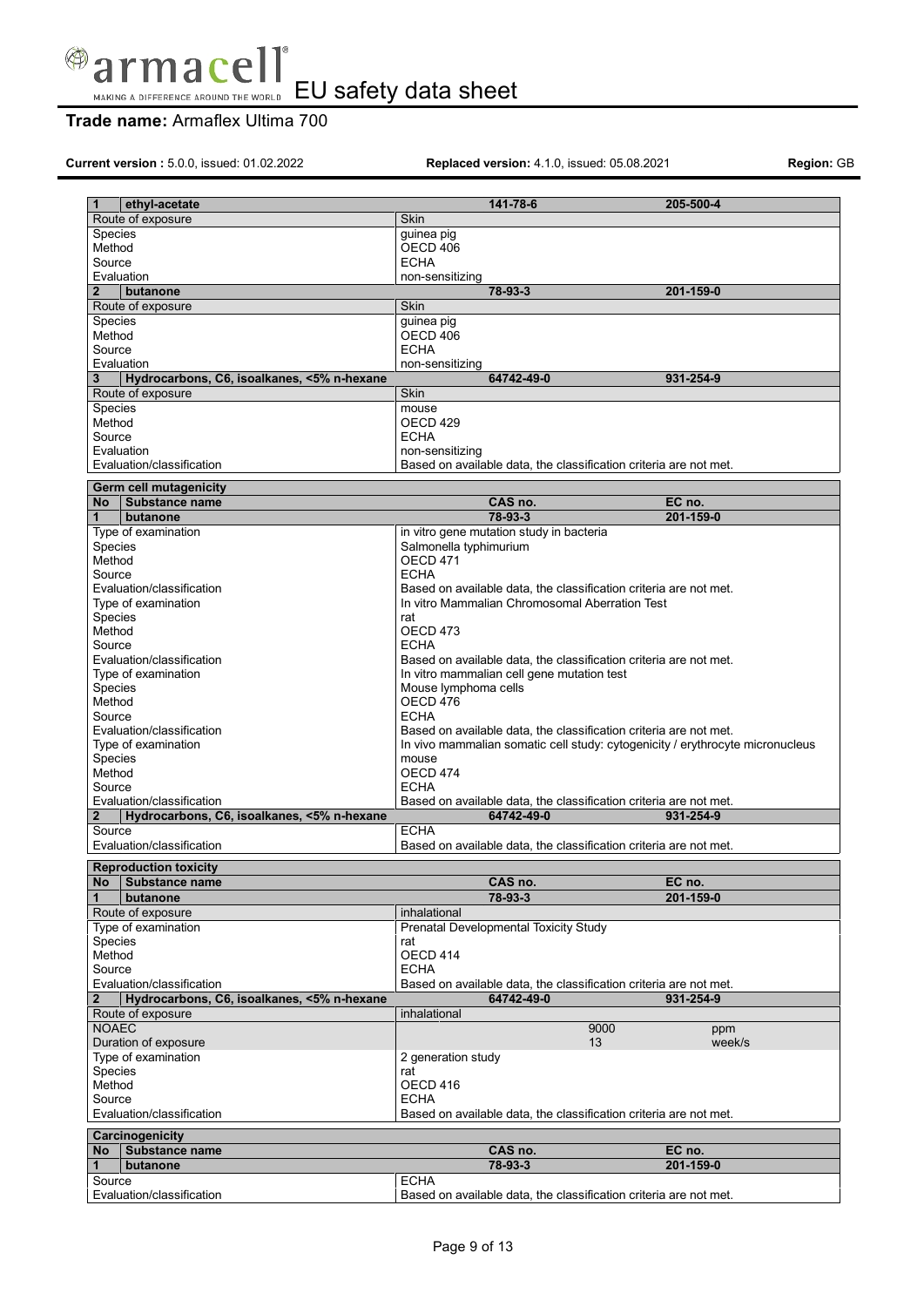

# **Trade name:** Armaflex Ultima 700

**Current version :** 5.0.0, issued: 01.02.2022 **Replaced version:** 4.1.0, issued: 05.08.2021 **Region:** GB

| Hydrocarbons, C6, isoalkanes, <5% n-hexane<br>$\mathbf{2}$                  |                     | 64742-49-0                                                        |       | 931-254-9         |  |  |
|-----------------------------------------------------------------------------|---------------------|-------------------------------------------------------------------|-------|-------------------|--|--|
| Route of exposure                                                           | inhalational        |                                                                   |       |                   |  |  |
| <b>NOAEC</b>                                                                |                     |                                                                   | 9018  | ppm               |  |  |
| Duration of exposure                                                        |                     |                                                                   | 2     | year(s)           |  |  |
| <b>Species</b>                                                              | mouse               |                                                                   |       |                   |  |  |
| Method                                                                      | OECD <sub>451</sub> |                                                                   |       |                   |  |  |
| Source                                                                      | <b>ECHA</b>         |                                                                   |       |                   |  |  |
| Evaluation/classification                                                   |                     | Based on available data, the classification criteria are not met. |       |                   |  |  |
| <b>STOT - single exposure</b>                                               |                     |                                                                   |       |                   |  |  |
| No data available                                                           |                     |                                                                   |       |                   |  |  |
| <b>STOT - repeated exposure</b>                                             |                     |                                                                   |       |                   |  |  |
| Substance name<br><b>No</b>                                                 |                     | CAS no.                                                           |       | EC no.            |  |  |
| $\mathbf{1}$<br>Hydrocarbons, C6-C7, n-alkanes, isoalkanes, cyclics, <5% n- |                     | 64742-49-0                                                        |       | 921-024-6         |  |  |
| hexane                                                                      |                     |                                                                   |       |                   |  |  |
| Route of exposure                                                           | inhalational        |                                                                   |       |                   |  |  |
| <b>NOAEC</b>                                                                |                     |                                                                   | 14000 | mq/m <sup>3</sup> |  |  |
| Species                                                                     | rat                 |                                                                   |       |                   |  |  |
| Source                                                                      | <b>ECHA</b>         |                                                                   |       |                   |  |  |
| $\mathbf{2}$<br>butanone                                                    |                     | 78-93-3                                                           |       | 201-159-0         |  |  |
| Route of exposure                                                           | inhalational        |                                                                   |       |                   |  |  |
| Species                                                                     | rat                 |                                                                   |       |                   |  |  |
| Method                                                                      | OECD 413            |                                                                   |       |                   |  |  |
| Source                                                                      | <b>ECHA</b>         |                                                                   |       |                   |  |  |
| Evaluation/classification                                                   |                     | Based on available data, the classification criteria are not met. |       |                   |  |  |
| Hydrocarbons, C6, isoalkanes, <5% n-hexane<br>3                             |                     | 64742-49-0                                                        |       | 931-254-9         |  |  |
| Route of exposure                                                           | inhalational        |                                                                   |       |                   |  |  |
| <b>ECHA</b><br>Source                                                       |                     |                                                                   |       |                   |  |  |
| Evaluation/classification                                                   |                     | Based on available data, the classification criteria are not met. |       |                   |  |  |
| <b>Aspiration hazard</b>                                                    |                     |                                                                   |       |                   |  |  |
| No data available                                                           |                     |                                                                   |       |                   |  |  |

### **11.2 Information on other hazards**

**Endocrine disrupting properties**

No data available. **Other information**

No data available.

# **SECTION 12: Ecological information**

### **12.1 Toxicity**

| Toxicity to fish (acute) |                                                      |                     |      |            |
|--------------------------|------------------------------------------------------|---------------------|------|------------|
| <b>No</b>                | <b>Substance name</b>                                | CAS no.             |      | EC no.     |
|                          | ethyl-acetate                                        | 141-78-6            |      | 205-500-4  |
| <b>LC50</b>              |                                                      |                     | 230  | mg/l       |
| Duration of exposure     |                                                      |                     | 96   | h.         |
| Species                  |                                                      | Pimephales promelas |      |            |
| Source                   |                                                      | <b>ECHA</b>         |      |            |
| $\overline{2}$           | butanone                                             | 78-93-3             |      | 201-159-0  |
| <b>LC50</b>              |                                                      |                     | 2993 | mg/l       |
| Duration of exposure     |                                                      |                     | 96   | h.         |
| Species                  |                                                      | Pimephales promelas |      |            |
| Method                   |                                                      | OECD <sub>203</sub> |      |            |
| Source                   |                                                      | <b>ECHA</b>         |      |            |
|                          |                                                      |                     |      |            |
|                          | <b>Toxicity to fish (chronic)</b>                    |                     |      |            |
|                          | No data available                                    |                     |      |            |
|                          |                                                      |                     |      |            |
|                          | <b>Toxicity to Daphnia (acute)</b><br>Substance name | CAS no.             |      | EC no.     |
| <b>No</b>                | ethyl-acetate                                        | 141-78-6            |      | 205-500-4  |
| <b>EC50</b>              |                                                      |                     | 1350 |            |
|                          |                                                      |                     | 48   | mg/l<br>h. |
| Species                  | Duration of exposure                                 | Daphnia magna       |      |            |
| Source                   |                                                      | <b>ECHA</b>         |      |            |
| $\mathbf{2}$             | butanone                                             | 78-93-3             |      | 201-159-0  |
| <b>EC50</b>              |                                                      |                     | 308  | mg/l       |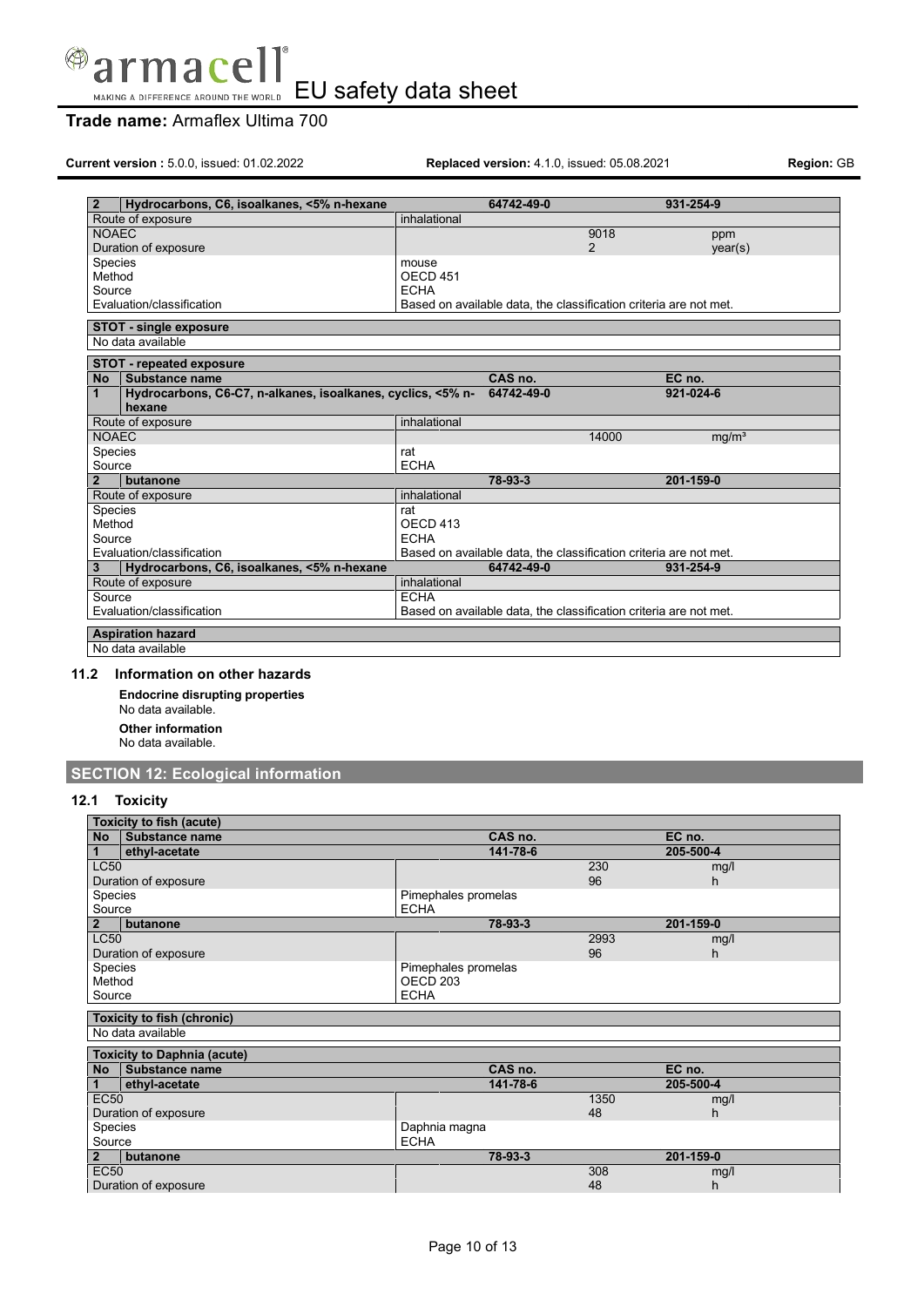

# **Trade name:** Armaflex Ultima 700

| Species<br>Daphnia magna<br>OECD <sub>202</sub><br>Method<br><b>ECHA</b><br>Source<br><b>Toxicity to Daphnia (chronic)</b><br>No data available<br><b>Toxicity to algae (acute)</b><br>CAS no.<br>EC no.<br>No Substance name<br>78-93-3<br>201-159-0<br>1<br>butanone<br><b>EC50</b><br>2029<br>mg/l<br>Duration of exposure<br>96<br>h.<br>Species<br>Pseudokirchneriella subcapitata<br>Method<br>OECD <sub>201</sub><br><b>ECHA</b><br>Source<br>Toxicity to algae (chronic)<br>No data available<br><b>Bacteria toxicity</b><br>No data available<br>Persistence and degradability<br><b>Biodegradability</b><br>No Substance name<br>CAS no.<br>EC no.<br>ethyl-acetate<br>141-78-6<br>205-500-4<br>1<br><b>ECHA</b><br>Source<br>readily biodegradable<br>Evaluation<br>78-93-3<br>201-159-0<br>$\mathbf{2}$<br>butanone<br>aerobic biodegradation<br><b>Type</b><br>$\%$<br>Value<br>98<br><b>Duration</b><br>28<br>day(s)<br><b>OECD 301 D</b><br>Method<br><b>ECHA</b><br>Source<br>readily biodegradable<br>Evaluation<br><b>Bioaccumulative potential</b><br>Partition coefficient n-octanol/water (log value)<br>Substance name<br>CAS no.<br>EC no.<br><b>No</b><br>ethyl-acetate<br>141-78-6<br>205-500-4<br>$\mathbf{1}$<br>6.8<br>log Pow<br>Reference temperature<br>$^{\circ}C$<br>25<br>Source<br><b>ECHA</b><br>$\overline{2}$<br>butanone<br>78-93-3<br>201-159-0<br>0.3<br>log Pow<br>$^{\circ}C$<br>Reference temperature<br>40<br>OECD 117<br>Method<br>Source<br><b>ECHA</b><br><b>Mobility in soil</b><br>No data available.<br>Results of PBT and vPvB assessment<br><b>Results of PBT and vPvB assessment</b><br>PBT assessment<br>No data available.<br>vPvB assessment<br>No data available.<br><b>Endocrine disrupting properties</b><br>No data available.<br><b>Other adverse effects</b><br>No data available.<br><b>Other information</b><br><b>Other information</b><br>Do not discharge into drains or waters and do not dispose of in public landfills.<br>Do not discharge product unmonitored into the environment.<br><b>Waste treatment methods</b><br>13.1 | Current version: 5.0.0, issued: 01.02.2022 | Replaced version: 4.1.0, issued: 05.08.2021 | Region: GB |
|--------------------------------------------------------------------------------------------------------------------------------------------------------------------------------------------------------------------------------------------------------------------------------------------------------------------------------------------------------------------------------------------------------------------------------------------------------------------------------------------------------------------------------------------------------------------------------------------------------------------------------------------------------------------------------------------------------------------------------------------------------------------------------------------------------------------------------------------------------------------------------------------------------------------------------------------------------------------------------------------------------------------------------------------------------------------------------------------------------------------------------------------------------------------------------------------------------------------------------------------------------------------------------------------------------------------------------------------------------------------------------------------------------------------------------------------------------------------------------------------------------------------------------------------------------------------------------------------------------------------------------------------------------------------------------------------------------------------------------------------------------------------------------------------------------------------------------------------------------------------------------------------------------------------------------------------------------------------------------------------------------------------------------------------------------------------------------------------------------|--------------------------------------------|---------------------------------------------|------------|
|                                                                                                                                                                                                                                                                                                                                                                                                                                                                                                                                                                                                                                                                                                                                                                                                                                                                                                                                                                                                                                                                                                                                                                                                                                                                                                                                                                                                                                                                                                                                                                                                                                                                                                                                                                                                                                                                                                                                                                                                                                                                                                        |                                            |                                             |            |
|                                                                                                                                                                                                                                                                                                                                                                                                                                                                                                                                                                                                                                                                                                                                                                                                                                                                                                                                                                                                                                                                                                                                                                                                                                                                                                                                                                                                                                                                                                                                                                                                                                                                                                                                                                                                                                                                                                                                                                                                                                                                                                        |                                            |                                             |            |
|                                                                                                                                                                                                                                                                                                                                                                                                                                                                                                                                                                                                                                                                                                                                                                                                                                                                                                                                                                                                                                                                                                                                                                                                                                                                                                                                                                                                                                                                                                                                                                                                                                                                                                                                                                                                                                                                                                                                                                                                                                                                                                        |                                            |                                             |            |
|                                                                                                                                                                                                                                                                                                                                                                                                                                                                                                                                                                                                                                                                                                                                                                                                                                                                                                                                                                                                                                                                                                                                                                                                                                                                                                                                                                                                                                                                                                                                                                                                                                                                                                                                                                                                                                                                                                                                                                                                                                                                                                        |                                            |                                             |            |
|                                                                                                                                                                                                                                                                                                                                                                                                                                                                                                                                                                                                                                                                                                                                                                                                                                                                                                                                                                                                                                                                                                                                                                                                                                                                                                                                                                                                                                                                                                                                                                                                                                                                                                                                                                                                                                                                                                                                                                                                                                                                                                        |                                            |                                             |            |
|                                                                                                                                                                                                                                                                                                                                                                                                                                                                                                                                                                                                                                                                                                                                                                                                                                                                                                                                                                                                                                                                                                                                                                                                                                                                                                                                                                                                                                                                                                                                                                                                                                                                                                                                                                                                                                                                                                                                                                                                                                                                                                        |                                            |                                             |            |
|                                                                                                                                                                                                                                                                                                                                                                                                                                                                                                                                                                                                                                                                                                                                                                                                                                                                                                                                                                                                                                                                                                                                                                                                                                                                                                                                                                                                                                                                                                                                                                                                                                                                                                                                                                                                                                                                                                                                                                                                                                                                                                        |                                            |                                             |            |
|                                                                                                                                                                                                                                                                                                                                                                                                                                                                                                                                                                                                                                                                                                                                                                                                                                                                                                                                                                                                                                                                                                                                                                                                                                                                                                                                                                                                                                                                                                                                                                                                                                                                                                                                                                                                                                                                                                                                                                                                                                                                                                        |                                            |                                             |            |
|                                                                                                                                                                                                                                                                                                                                                                                                                                                                                                                                                                                                                                                                                                                                                                                                                                                                                                                                                                                                                                                                                                                                                                                                                                                                                                                                                                                                                                                                                                                                                                                                                                                                                                                                                                                                                                                                                                                                                                                                                                                                                                        |                                            |                                             |            |
|                                                                                                                                                                                                                                                                                                                                                                                                                                                                                                                                                                                                                                                                                                                                                                                                                                                                                                                                                                                                                                                                                                                                                                                                                                                                                                                                                                                                                                                                                                                                                                                                                                                                                                                                                                                                                                                                                                                                                                                                                                                                                                        |                                            |                                             |            |
|                                                                                                                                                                                                                                                                                                                                                                                                                                                                                                                                                                                                                                                                                                                                                                                                                                                                                                                                                                                                                                                                                                                                                                                                                                                                                                                                                                                                                                                                                                                                                                                                                                                                                                                                                                                                                                                                                                                                                                                                                                                                                                        |                                            |                                             |            |
|                                                                                                                                                                                                                                                                                                                                                                                                                                                                                                                                                                                                                                                                                                                                                                                                                                                                                                                                                                                                                                                                                                                                                                                                                                                                                                                                                                                                                                                                                                                                                                                                                                                                                                                                                                                                                                                                                                                                                                                                                                                                                                        |                                            |                                             |            |
|                                                                                                                                                                                                                                                                                                                                                                                                                                                                                                                                                                                                                                                                                                                                                                                                                                                                                                                                                                                                                                                                                                                                                                                                                                                                                                                                                                                                                                                                                                                                                                                                                                                                                                                                                                                                                                                                                                                                                                                                                                                                                                        | 12.2                                       |                                             |            |
|                                                                                                                                                                                                                                                                                                                                                                                                                                                                                                                                                                                                                                                                                                                                                                                                                                                                                                                                                                                                                                                                                                                                                                                                                                                                                                                                                                                                                                                                                                                                                                                                                                                                                                                                                                                                                                                                                                                                                                                                                                                                                                        |                                            |                                             |            |
|                                                                                                                                                                                                                                                                                                                                                                                                                                                                                                                                                                                                                                                                                                                                                                                                                                                                                                                                                                                                                                                                                                                                                                                                                                                                                                                                                                                                                                                                                                                                                                                                                                                                                                                                                                                                                                                                                                                                                                                                                                                                                                        |                                            |                                             |            |
|                                                                                                                                                                                                                                                                                                                                                                                                                                                                                                                                                                                                                                                                                                                                                                                                                                                                                                                                                                                                                                                                                                                                                                                                                                                                                                                                                                                                                                                                                                                                                                                                                                                                                                                                                                                                                                                                                                                                                                                                                                                                                                        |                                            |                                             |            |
|                                                                                                                                                                                                                                                                                                                                                                                                                                                                                                                                                                                                                                                                                                                                                                                                                                                                                                                                                                                                                                                                                                                                                                                                                                                                                                                                                                                                                                                                                                                                                                                                                                                                                                                                                                                                                                                                                                                                                                                                                                                                                                        |                                            |                                             |            |
|                                                                                                                                                                                                                                                                                                                                                                                                                                                                                                                                                                                                                                                                                                                                                                                                                                                                                                                                                                                                                                                                                                                                                                                                                                                                                                                                                                                                                                                                                                                                                                                                                                                                                                                                                                                                                                                                                                                                                                                                                                                                                                        |                                            |                                             |            |
|                                                                                                                                                                                                                                                                                                                                                                                                                                                                                                                                                                                                                                                                                                                                                                                                                                                                                                                                                                                                                                                                                                                                                                                                                                                                                                                                                                                                                                                                                                                                                                                                                                                                                                                                                                                                                                                                                                                                                                                                                                                                                                        |                                            |                                             |            |
|                                                                                                                                                                                                                                                                                                                                                                                                                                                                                                                                                                                                                                                                                                                                                                                                                                                                                                                                                                                                                                                                                                                                                                                                                                                                                                                                                                                                                                                                                                                                                                                                                                                                                                                                                                                                                                                                                                                                                                                                                                                                                                        |                                            |                                             |            |
|                                                                                                                                                                                                                                                                                                                                                                                                                                                                                                                                                                                                                                                                                                                                                                                                                                                                                                                                                                                                                                                                                                                                                                                                                                                                                                                                                                                                                                                                                                                                                                                                                                                                                                                                                                                                                                                                                                                                                                                                                                                                                                        |                                            |                                             |            |
|                                                                                                                                                                                                                                                                                                                                                                                                                                                                                                                                                                                                                                                                                                                                                                                                                                                                                                                                                                                                                                                                                                                                                                                                                                                                                                                                                                                                                                                                                                                                                                                                                                                                                                                                                                                                                                                                                                                                                                                                                                                                                                        |                                            |                                             |            |
|                                                                                                                                                                                                                                                                                                                                                                                                                                                                                                                                                                                                                                                                                                                                                                                                                                                                                                                                                                                                                                                                                                                                                                                                                                                                                                                                                                                                                                                                                                                                                                                                                                                                                                                                                                                                                                                                                                                                                                                                                                                                                                        | 12.3                                       |                                             |            |
|                                                                                                                                                                                                                                                                                                                                                                                                                                                                                                                                                                                                                                                                                                                                                                                                                                                                                                                                                                                                                                                                                                                                                                                                                                                                                                                                                                                                                                                                                                                                                                                                                                                                                                                                                                                                                                                                                                                                                                                                                                                                                                        |                                            |                                             |            |
|                                                                                                                                                                                                                                                                                                                                                                                                                                                                                                                                                                                                                                                                                                                                                                                                                                                                                                                                                                                                                                                                                                                                                                                                                                                                                                                                                                                                                                                                                                                                                                                                                                                                                                                                                                                                                                                                                                                                                                                                                                                                                                        |                                            |                                             |            |
|                                                                                                                                                                                                                                                                                                                                                                                                                                                                                                                                                                                                                                                                                                                                                                                                                                                                                                                                                                                                                                                                                                                                                                                                                                                                                                                                                                                                                                                                                                                                                                                                                                                                                                                                                                                                                                                                                                                                                                                                                                                                                                        |                                            |                                             |            |
|                                                                                                                                                                                                                                                                                                                                                                                                                                                                                                                                                                                                                                                                                                                                                                                                                                                                                                                                                                                                                                                                                                                                                                                                                                                                                                                                                                                                                                                                                                                                                                                                                                                                                                                                                                                                                                                                                                                                                                                                                                                                                                        |                                            |                                             |            |
|                                                                                                                                                                                                                                                                                                                                                                                                                                                                                                                                                                                                                                                                                                                                                                                                                                                                                                                                                                                                                                                                                                                                                                                                                                                                                                                                                                                                                                                                                                                                                                                                                                                                                                                                                                                                                                                                                                                                                                                                                                                                                                        |                                            |                                             |            |
|                                                                                                                                                                                                                                                                                                                                                                                                                                                                                                                                                                                                                                                                                                                                                                                                                                                                                                                                                                                                                                                                                                                                                                                                                                                                                                                                                                                                                                                                                                                                                                                                                                                                                                                                                                                                                                                                                                                                                                                                                                                                                                        |                                            |                                             |            |
|                                                                                                                                                                                                                                                                                                                                                                                                                                                                                                                                                                                                                                                                                                                                                                                                                                                                                                                                                                                                                                                                                                                                                                                                                                                                                                                                                                                                                                                                                                                                                                                                                                                                                                                                                                                                                                                                                                                                                                                                                                                                                                        |                                            |                                             |            |
|                                                                                                                                                                                                                                                                                                                                                                                                                                                                                                                                                                                                                                                                                                                                                                                                                                                                                                                                                                                                                                                                                                                                                                                                                                                                                                                                                                                                                                                                                                                                                                                                                                                                                                                                                                                                                                                                                                                                                                                                                                                                                                        |                                            |                                             |            |
|                                                                                                                                                                                                                                                                                                                                                                                                                                                                                                                                                                                                                                                                                                                                                                                                                                                                                                                                                                                                                                                                                                                                                                                                                                                                                                                                                                                                                                                                                                                                                                                                                                                                                                                                                                                                                                                                                                                                                                                                                                                                                                        | 12.4                                       |                                             |            |
|                                                                                                                                                                                                                                                                                                                                                                                                                                                                                                                                                                                                                                                                                                                                                                                                                                                                                                                                                                                                                                                                                                                                                                                                                                                                                                                                                                                                                                                                                                                                                                                                                                                                                                                                                                                                                                                                                                                                                                                                                                                                                                        |                                            |                                             |            |
|                                                                                                                                                                                                                                                                                                                                                                                                                                                                                                                                                                                                                                                                                                                                                                                                                                                                                                                                                                                                                                                                                                                                                                                                                                                                                                                                                                                                                                                                                                                                                                                                                                                                                                                                                                                                                                                                                                                                                                                                                                                                                                        | 12.5                                       |                                             |            |
|                                                                                                                                                                                                                                                                                                                                                                                                                                                                                                                                                                                                                                                                                                                                                                                                                                                                                                                                                                                                                                                                                                                                                                                                                                                                                                                                                                                                                                                                                                                                                                                                                                                                                                                                                                                                                                                                                                                                                                                                                                                                                                        |                                            |                                             |            |
|                                                                                                                                                                                                                                                                                                                                                                                                                                                                                                                                                                                                                                                                                                                                                                                                                                                                                                                                                                                                                                                                                                                                                                                                                                                                                                                                                                                                                                                                                                                                                                                                                                                                                                                                                                                                                                                                                                                                                                                                                                                                                                        |                                            |                                             |            |
|                                                                                                                                                                                                                                                                                                                                                                                                                                                                                                                                                                                                                                                                                                                                                                                                                                                                                                                                                                                                                                                                                                                                                                                                                                                                                                                                                                                                                                                                                                                                                                                                                                                                                                                                                                                                                                                                                                                                                                                                                                                                                                        | 12.6                                       |                                             |            |
|                                                                                                                                                                                                                                                                                                                                                                                                                                                                                                                                                                                                                                                                                                                                                                                                                                                                                                                                                                                                                                                                                                                                                                                                                                                                                                                                                                                                                                                                                                                                                                                                                                                                                                                                                                                                                                                                                                                                                                                                                                                                                                        | 12.7                                       |                                             |            |
|                                                                                                                                                                                                                                                                                                                                                                                                                                                                                                                                                                                                                                                                                                                                                                                                                                                                                                                                                                                                                                                                                                                                                                                                                                                                                                                                                                                                                                                                                                                                                                                                                                                                                                                                                                                                                                                                                                                                                                                                                                                                                                        | 12.8                                       |                                             |            |
|                                                                                                                                                                                                                                                                                                                                                                                                                                                                                                                                                                                                                                                                                                                                                                                                                                                                                                                                                                                                                                                                                                                                                                                                                                                                                                                                                                                                                                                                                                                                                                                                                                                                                                                                                                                                                                                                                                                                                                                                                                                                                                        |                                            |                                             |            |
|                                                                                                                                                                                                                                                                                                                                                                                                                                                                                                                                                                                                                                                                                                                                                                                                                                                                                                                                                                                                                                                                                                                                                                                                                                                                                                                                                                                                                                                                                                                                                                                                                                                                                                                                                                                                                                                                                                                                                                                                                                                                                                        |                                            |                                             |            |
|                                                                                                                                                                                                                                                                                                                                                                                                                                                                                                                                                                                                                                                                                                                                                                                                                                                                                                                                                                                                                                                                                                                                                                                                                                                                                                                                                                                                                                                                                                                                                                                                                                                                                                                                                                                                                                                                                                                                                                                                                                                                                                        |                                            |                                             |            |
|                                                                                                                                                                                                                                                                                                                                                                                                                                                                                                                                                                                                                                                                                                                                                                                                                                                                                                                                                                                                                                                                                                                                                                                                                                                                                                                                                                                                                                                                                                                                                                                                                                                                                                                                                                                                                                                                                                                                                                                                                                                                                                        | <b>SECTION 13: Disposal considerations</b> |                                             |            |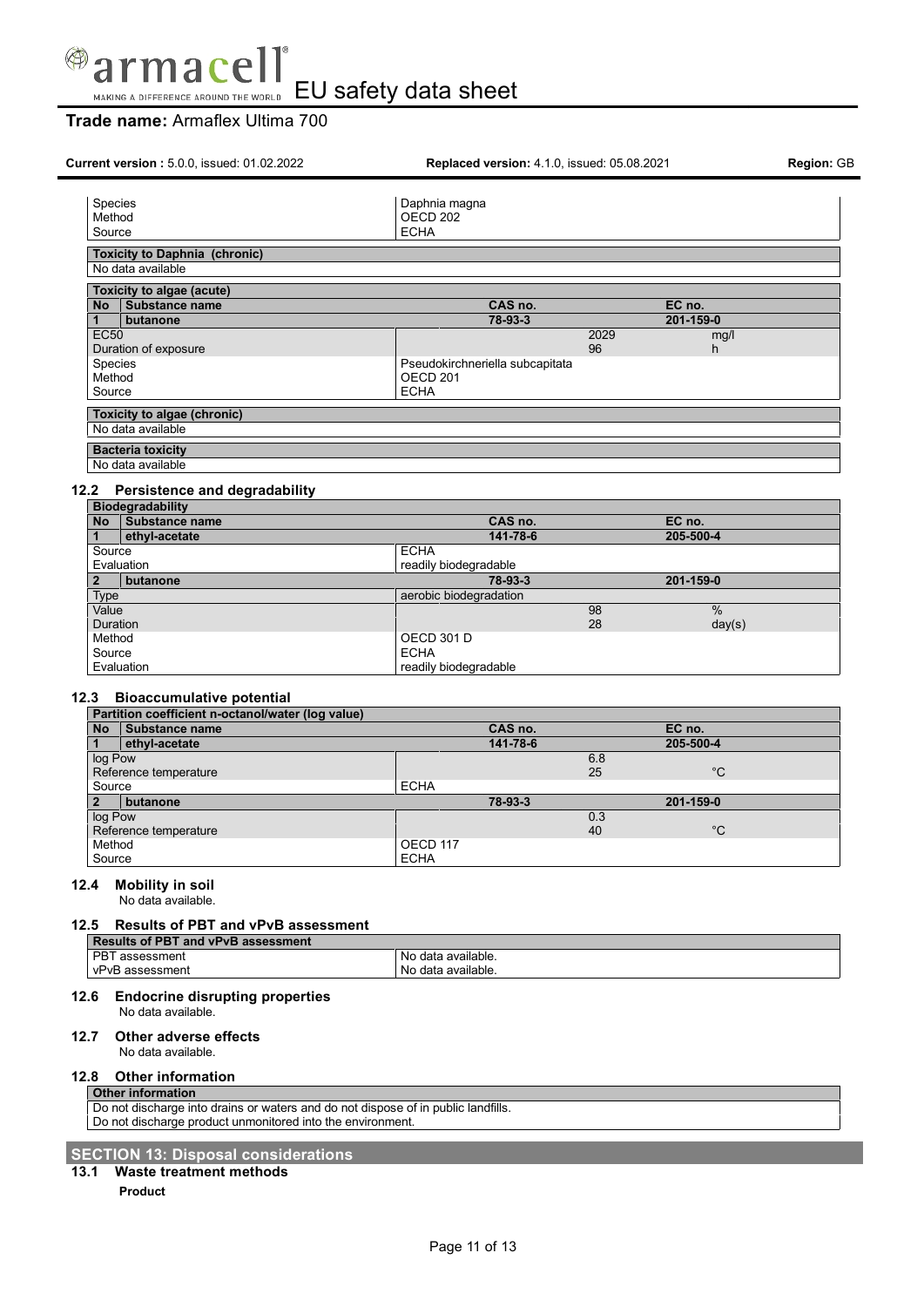

# **Trade name:** Armaflex Ultima 700

|      | <b>Current version: 5.0.0, issued: 01.02.2022</b>                                                                                                                                                                                                           |                                                                                         | <b>Replaced version: 4.1.0, issued: 05.08.2021</b>                                                                                                                                                                                                                                                                                  | Region: GB |
|------|-------------------------------------------------------------------------------------------------------------------------------------------------------------------------------------------------------------------------------------------------------------|-----------------------------------------------------------------------------------------|-------------------------------------------------------------------------------------------------------------------------------------------------------------------------------------------------------------------------------------------------------------------------------------------------------------------------------------|------------|
|      | Waste code                                                                                                                                                                                                                                                  | 08 04 09*                                                                               | waste adhesives and sealants containing organic solvents or other hazardous<br>substances                                                                                                                                                                                                                                           |            |
|      | waste disposal company.<br>dispose of in accordance with local regulation.                                                                                                                                                                                  |                                                                                         | Allocation of a waste code number, according to the European Waste Catalogue, should be carried out in agreement with the regional                                                                                                                                                                                                  |            |
|      | Packaging<br>Waste code                                                                                                                                                                                                                                     | 15 01 10*                                                                               | packaging containing residues of or contaminated by hazardous substances<br>Residues must be removed from packaging and when emptied completely disposed of in accordance with the regulations for waste<br>removal. Incompletely emptied packaging must be disposed of in the form of disposal specified by the regional disposer. |            |
|      | <b>SECTION 14: Transport information</b>                                                                                                                                                                                                                    |                                                                                         |                                                                                                                                                                                                                                                                                                                                     |            |
| 14.1 | <b>Transport ADR/RID/ADN</b><br>Class<br>Classification code<br>Packing group<br>Hazard identification no.<br>UN number<br>Proper shipping name<br>Special Provision 640<br>Tunnel restriction code<br>Label<br>Environmentally hazardous<br>substance mark | 3<br>F <sub>1</sub><br>Ш<br>33<br><b>UN1133</b><br><b>ADHESIVES</b><br>640D<br>D/E<br>3 | Symbol "fish and tree"                                                                                                                                                                                                                                                                                                              |            |
| 14.2 | <b>Transport IMDG</b><br>Class<br>Packing group<br>UN number<br>Proper shipping name<br>Technical name<br><b>EmS</b><br>Label<br>Marine pollutant mark                                                                                                      | 3<br>Ш<br><b>UN1133</b><br><b>ADHESIVES</b><br>F-E, S-D<br>3                            | Hydrocarbons, C6-C7, n-alkanes, isoalkanes, cyclics, <5% n-hexane<br>Symbol "fish and tree"                                                                                                                                                                                                                                         |            |
| 14.3 | Transport ICAO-TI / IATA<br>Class<br>Packing group<br>UN number<br>Proper shipping name<br>Label                                                                                                                                                            | 3<br>Ш<br><b>UN1133</b><br>Adhesives<br>3                                               |                                                                                                                                                                                                                                                                                                                                     |            |
| 14.4 | <b>Other information</b><br>No data available.                                                                                                                                                                                                              |                                                                                         |                                                                                                                                                                                                                                                                                                                                     |            |
| 14.5 | <b>Environmental hazards</b><br>Information on environmental hazards, if relevant, please see 14.1 - 14.3.                                                                                                                                                  |                                                                                         |                                                                                                                                                                                                                                                                                                                                     |            |
| 14.6 | Special precautions for user<br>No data available.                                                                                                                                                                                                          |                                                                                         |                                                                                                                                                                                                                                                                                                                                     |            |
| 14.7 | Maritime transport in bulk according to IMO instruments<br>Not relevant                                                                                                                                                                                     |                                                                                         |                                                                                                                                                                                                                                                                                                                                     |            |
|      | <b>SECTION 15: Regulatory information</b>                                                                                                                                                                                                                   |                                                                                         |                                                                                                                                                                                                                                                                                                                                     |            |
| 15.1 | <b>EU</b> regulations                                                                                                                                                                                                                                       |                                                                                         | Safety, health and environmental regulations/legislation specific for the substance or mixture                                                                                                                                                                                                                                      |            |

| Regulation (EC) No 1907/2006 (REACH) Annex XIV (List of substances subject to authorisation)                                                |         |  |
|---------------------------------------------------------------------------------------------------------------------------------------------|---------|--|
| According to the data available and/or specifications supplied by upstream suppliers, this product does not contain any substances          |         |  |
| considered as substances requiring authorisation as listed on Annex XIV of the REACH requlation (EC) 1907/2006.                             |         |  |
|                                                                                                                                             |         |  |
| REACH candidate list of substances of very high concern (SVHC) for authorisation                                                            |         |  |
| According to available data and the information provided by preliminary suppliers, the product does not contain substances that are         |         |  |
| considered substances meeting the criteria for inclusion in annex XIV (List of Substances Subject to Authorisation) as laid down in Article |         |  |
| 57 and article 59 of REACH (EC) 1907/2006.                                                                                                  |         |  |
|                                                                                                                                             |         |  |
| Regulation (EC) No 1907/2006 (REACH) Annex XVII: RESTRICTIONS ON THE MANUFACTURE, PLACING ON THE MARKET                                     |         |  |
| AND USE OF CERTAIN DANGEROUS SUBSTANCES, MIXTURES AND ARTICLES                                                                              |         |  |
|                                                                                                                                             |         |  |
| The product is considered being subject to REACH regulation (EC) 1907/2006 annex XVII.                                                      | No 3.40 |  |